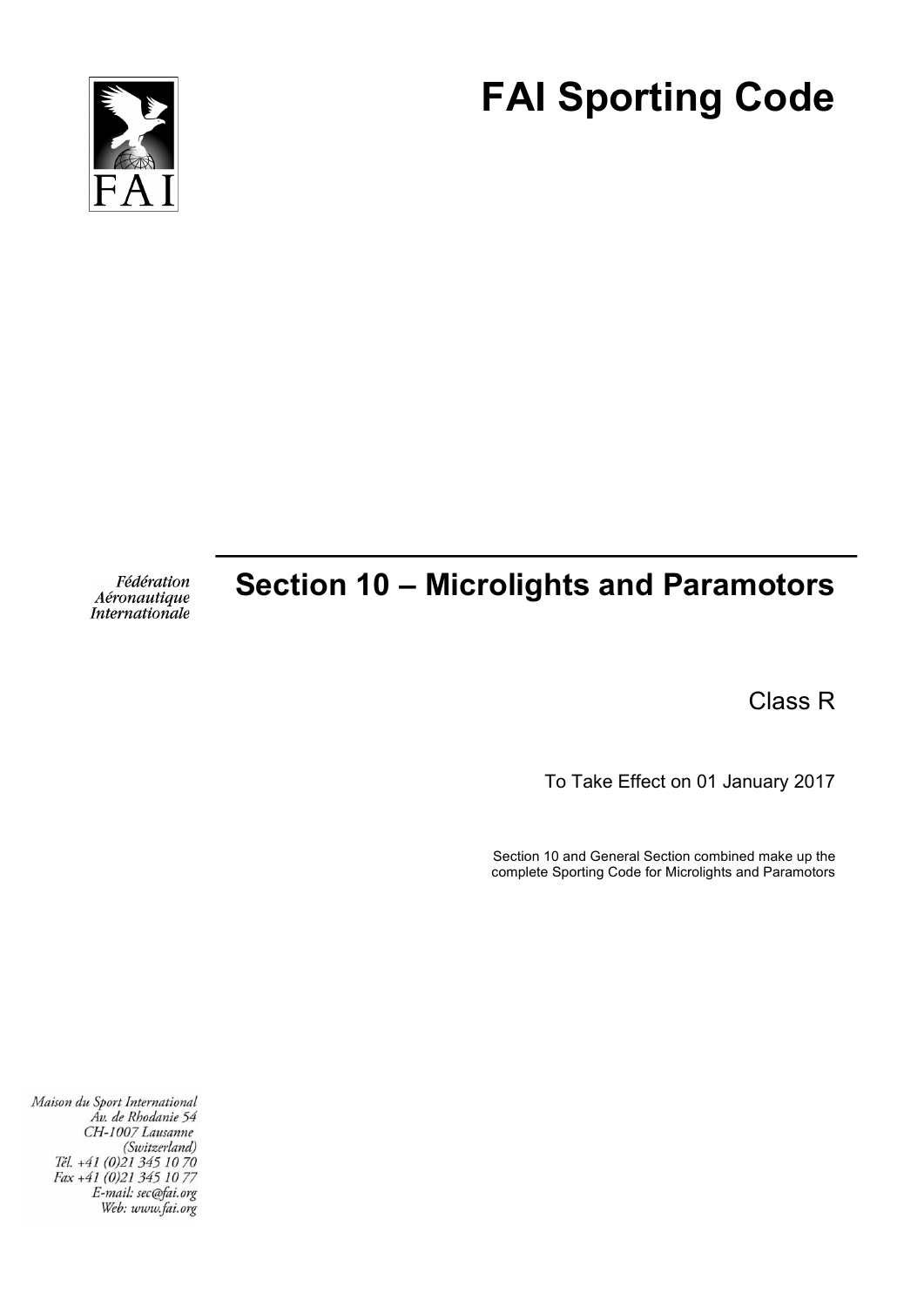### **FEDERATION AERONAUTIQUE INTERNATIONALE MSI - Avenue de Rhodanie 54 – CH-1007 Lausanne – Switzerland**

#### Copyright 2017

All rights reserved. Copyright in this document is owned by the Fédération Aéronautique Internationale (FAI). Any person acting on behalf of the FAI or one of its Members is hereby authorised to copy, print, and distribute this document, subject to the following conditions:

- **1. The document may be used for information only and may not be exploited for commercial purposes.**
- **2. Any copy of this document or portion thereof must include this copyright notice.**
- **3. Regulations applicable to air law, air traffic and control in the respective countries are reserved in any event. They must be observed and, where applicable, take precedence over any sport regulations**

Note that any product, process or technology described in the document may be the subject of other Intellectual Property rights reserved by the Fédération Aéronautique Internationale or other entities and is not licensed hereunder.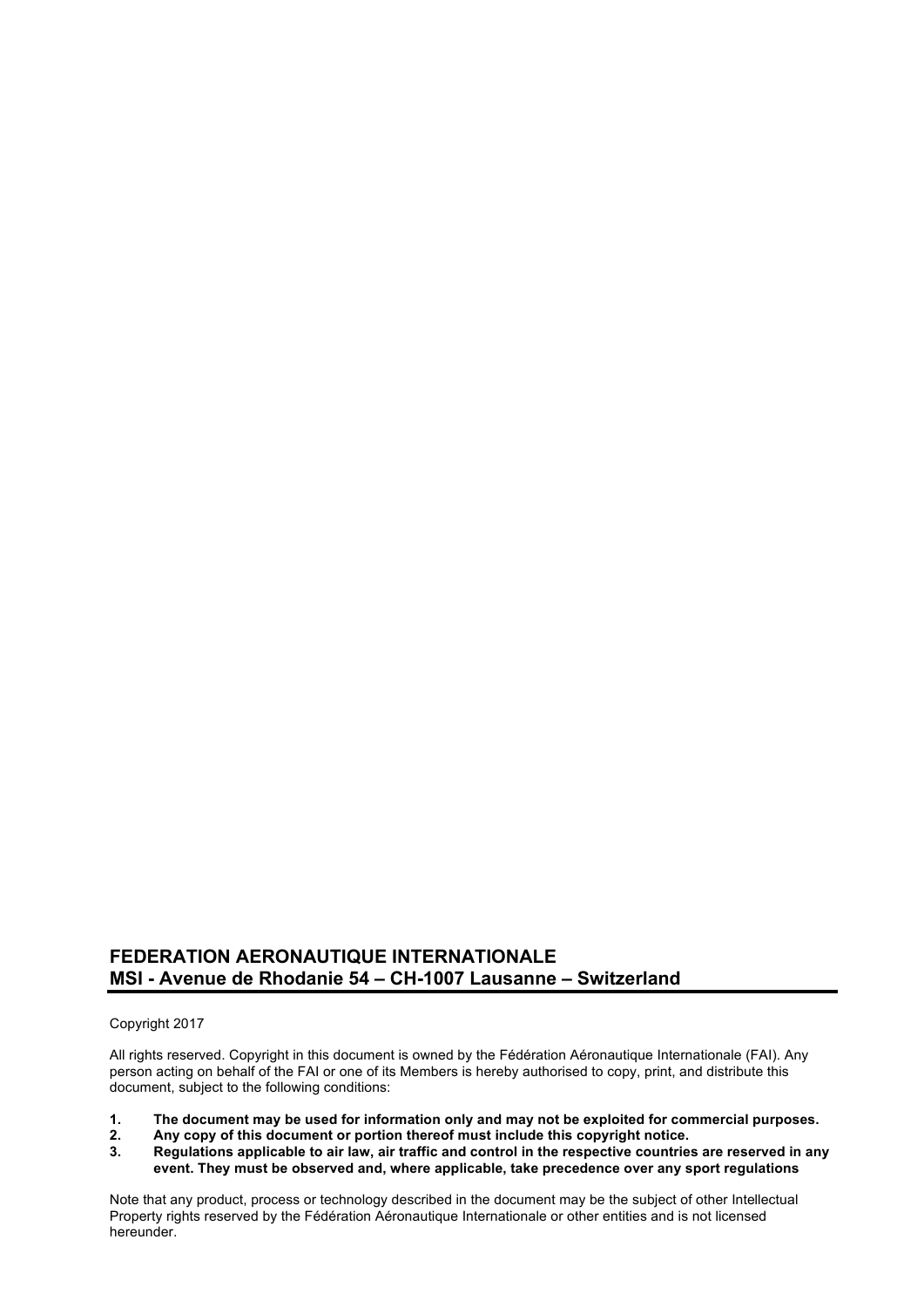## **RIGHTS TO FAI INTERNATIONAL SPORTING EVENTS**

All international sporting events organised wholly or partly under the rules of the Fédération Aéronautique Internationale (FAI) Sporting Code<sup>1</sup> are termed *FAI International Sporting Events*<sup>2</sup>. Under the FAI Statutes<sup>3</sup>, FAI owns and controls all rights relating to FAI International Sporting Events. FAI Members<sup>4</sup> shall, within their national territories<sup>5</sup>, enforce FAI ownership of FAI International Sporting Events and require them to be registered in the FAI Sporting Calendar<sup>6</sup>.

An event organiser who wishes to exploit rights to any commercial activity at such events shall seek prior agreement with FAI. The rights owned by FAI which may, by agreement, be transferred to event organisers include, but are not limited to advertising at or for FAI events, use of the event name or logo for merchandising purposes and use of any sound, image, program and/or data, whether recorded electronically or otherwise or transmitted in real time. This includes specifically all rights to the use of any material, electronic or other, including software, that forms part of any method or system for judging, scoring, performance evaluation or information utilised in any FAI International Sporting Event<sup>7</sup>.

Each FAI Air Sport Commission<sup>8</sup> may negotiate agreements, with FAI Members or other entities authorised by the appropriate FAI Member, for the transfer of all or parts of the rights to any FAI International Sporting Event (except World Air Games events<sup>9</sup>) in the discipline<sup>10</sup>, for which it is responsible<sup>11</sup> or waive the rights. Any such agreement or waiver, after approval by the appropriate Air Sport Commission President, shall be signed by FAI Officers<sup>12</sup>.

Any person or legal entity that accepts responsibility for organising an FAI Sporting Event, whether or not by written agreement, in doing so also accepts the proprietary rights of FAI as stated above. Where no transfer of rights has been agreed in writing, FAI shall retain all rights to the event. Regardless of any agreement or transfer of rights, FAI shall have, free of charge for its own archival and/or promotional use, full access to any sound and/or visual images of any FAI Sporting Event. The FAI also reserves the right to arrange at its own expense for any and all parts of any event to be recorded.

| $\mathbf{1}$   |  |  |
|----------------|--|--|
| 2              |  |  |
| 3              |  |  |
| $\overline{4}$ |  |  |
| 5              |  |  |
| 6              |  |  |
| $7^{\circ}$    |  |  |
| 8              |  |  |
| 9              |  |  |
| 10             |  |  |
| 11             |  |  |
| 12             |  |  |

l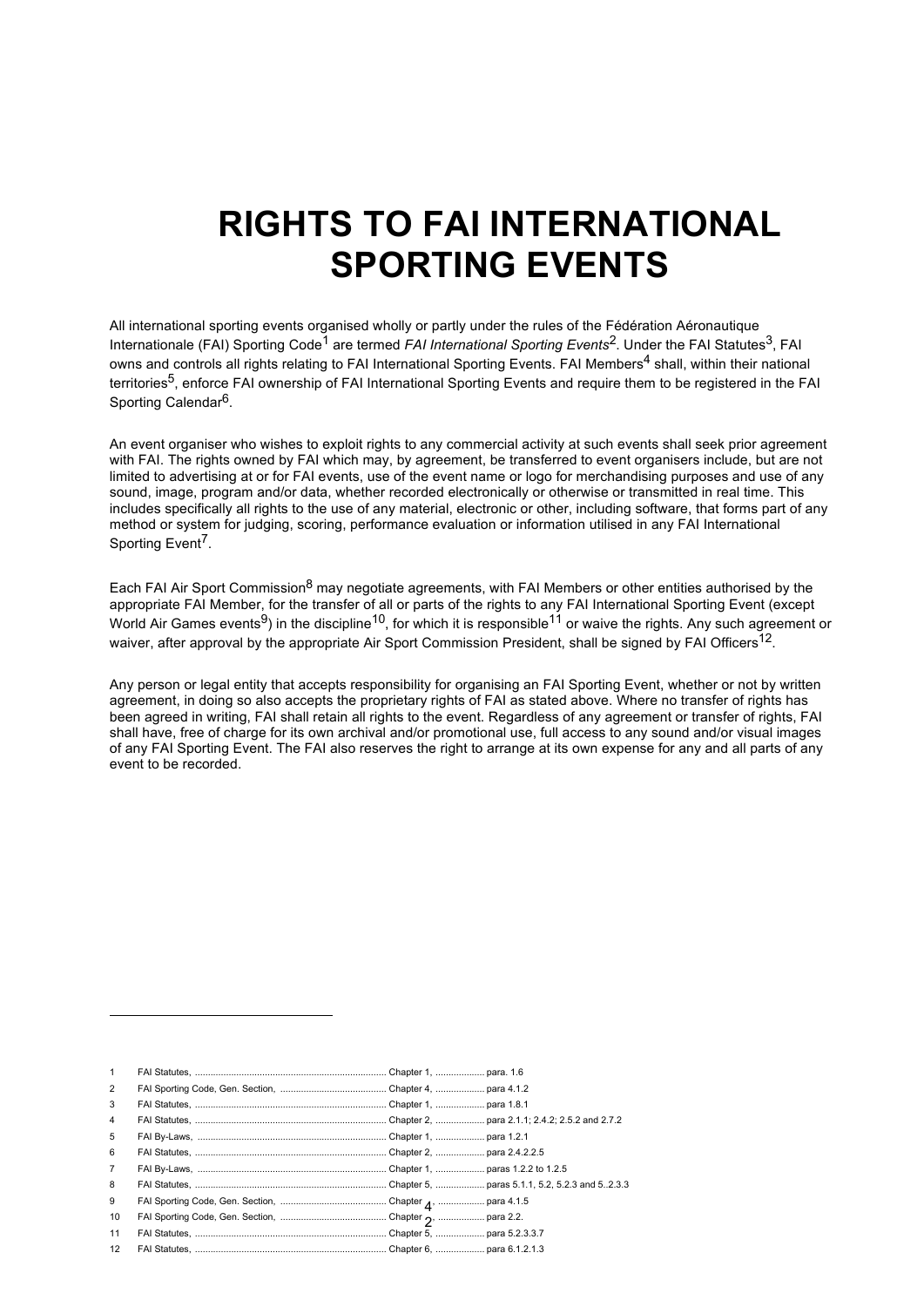## **SPORTING CODE SECTION 10 - 2017 Edition**

This document, the SPORTING CODE - SECTION 10, 2017 Edition, takes effect on the 1st January 2017 This edition differs from the previous edition in those paragraphs with a double vertical bar in the margin.

#### **TABLE OF CONTENTS**

| <b>CHAPTER 1</b> |  |
|------------------|--|
|                  |  |

| 1.1                       | SECTION 10 SCOPE OF WORK                                                                              | 3                     |
|---------------------------|-------------------------------------------------------------------------------------------------------|-----------------------|
| 1.2                       | <b>SECTION 10 AUTHORITY</b>                                                                           | $\mathbf{3}$          |
| 1.3                       | DEFINITION OF A MICROLIGHT OR PARAMOTOR AIRCRAFT                                                      | 3                     |
| 1.4                       | TYPES OF MICROLIGHT AND PARAMOTOR AIRCRAFT                                                            | 3                     |
| 1.5                       | CLASSES OF MICROLIGHT AND PARAMOTOR AIRCRAFT                                                          | 4                     |
| 1.5.1                     | Organisation of class names.                                                                          | $\overline{4}$        |
| 1.5.2                     | Table of Microlight and Paramotor classes                                                             | 4                     |
|                           | <b>CHAPTER 2, Diplomas and Badges</b>                                                                 | 6                     |
| 2.1                       | THE COLIBRI DIPLOMA (BL 7.11.1)                                                                       | $\,6$                 |
| 2.2                       | THE ANN WELCH DIPLOMA (BL 7.11.2)                                                                     | $\,6$                 |
| 2.3                       | <b>COLIBRI PROFICIENCY BADGES</b>                                                                     | $\,6$                 |
| 2.3.3                     | <b>QUALIFICATIONS AND REQUIREMENTS</b>                                                                | $\,6$                 |
|                           | 2.3.3.1 Bronze Colibri                                                                                | $\,6$                 |
|                           | 2.3.3.2 Silver Colibri                                                                                | $\,6$                 |
|                           | 2.3.3.3 Gold Colibri                                                                                  | $\,6$                 |
|                           | 2.3.3.4 Diamond Colibri                                                                               | $\overline{7}$        |
| 2.3.4                     | <b>GENERAL CONDITIONS</b>                                                                             | $\overline{7}$        |
| 2.3.5                     | CONTROL OF BADGE FLIGHTS                                                                              | $\overline{7}$        |
| <b>CHAPTER 3, Records</b> |                                                                                                       | 8                     |
| 3.1                       | <b>CLASSES</b>                                                                                        | 8                     |
| 3.2                       | RECORD CATEGORIES IN EACH CLASS                                                                       | 8                     |
| 3.3                       | <b>AVAILABILITY OF RECORDS</b>                                                                        | 8                     |
| 3.4                       | <b>GENERAL RULES FOR RECORDS</b>                                                                      | 8                     |
| 3.5                       | Special rules for distance in a straight line without landing.                                        | 8                     |
| 3.6                       | Special rules for distance in a straight line without engine power.                                   | 8<br>$\boldsymbol{9}$ |
| 3.7                       | Special rules for distance in a straight line with limited fuel.                                      | $\boldsymbol{9}$      |
| 3.8<br>3.9                | Special rules for closed circuits.<br>Special rules for distance in a closed circuit without landing. | $\boldsymbol{9}$      |
| 3.10                      | Special rules for distance in a closed circuit without engine power.                                  | $\boldsymbol{9}$      |
| 3.11                      | Special rules for distance in a closed circuit with limited fuel.                                     | $\boldsymbol{9}$      |
| 3.12                      | Special rules for altitude records.                                                                   | $\boldsymbol{9}$      |
| 3.13                      | Special rules for time to climb records.                                                              | $\boldsymbol{9}$      |
| 3.14                      | Special rules for speed over a straight course.                                                       | 9                     |
| 3.15                      | Special rules for speed over a closed circuit.                                                        | 10                    |
| 3.16                      | RECORD CLAIM PROCEDURE                                                                                | 10                    |
| 3.17                      | <b>CHAMPIONSHIP RECORDS</b>                                                                           | 10                    |
|                           | <b>CHAPTER 4, Championships</b>                                                                       | 13                    |
| 4.1                       | <b>GENERAL RULES</b>                                                                                  | 13                    |
| 4.2                       | <b>PURPOSE</b>                                                                                        | 13                    |
| 4.3                       | VALIDITY OF A CHAMPIONSHIP                                                                            | 13                    |
| 4.4                       | <b>CHAMPIONSHIP BIDS</b>                                                                              | 13                    |
| 4.5                       | PREPARATION MONITOR                                                                                   | 13                    |
| 4.6                       | <b>COMPETITION DIRECTOR</b>                                                                           | 13                    |
| 4.7                       | <b>GENERAL ORGANISATION</b>                                                                           | 13                    |
| 4.8                       | STATUS AND TIMING OF LOCAL REGULATIONS                                                                | 14                    |
| 4.9                       | <b>ENTRY FEE</b>                                                                                      | 14                    |
| 4.10                      | <b>INTERNATIONAL JURY</b>                                                                             | 14                    |
| 4.11                      | RESPONSIBILITIES OF THE ORGANISER AND THE DIRECTOR                                                    | 14                    |
| 4.12                      | PROGRAMME AND FACILITIES                                                                              | 14                    |
| 4.13<br>4.14              | <b>STEWARDS</b>                                                                                       | 15<br>15              |
| 4.15                      | <b>NATIONAL TEAMS</b><br><b>TEAM LEADER RESPONSIBILITIES</b>                                          | 15                    |
| 4.16                      | PILOT AND NAVIGATOR QUALIFICATIONS                                                                    | 15                    |
| 4.17                      | AIRCRAFT AND ASSOCIATED EQUIPMENT                                                                     | 16                    |
| 4.18                      | <b>INSURANCE</b>                                                                                      | 16                    |
| 4.19                      | <b>CONTEST NUMBERS</b>                                                                                | 16                    |
| 4.20                      | <b>REGISTRATION</b>                                                                                   | 16                    |
| 4.21                      | <b>BRIEFING</b>                                                                                       | 16                    |
|                           |                                                                                                       |                       |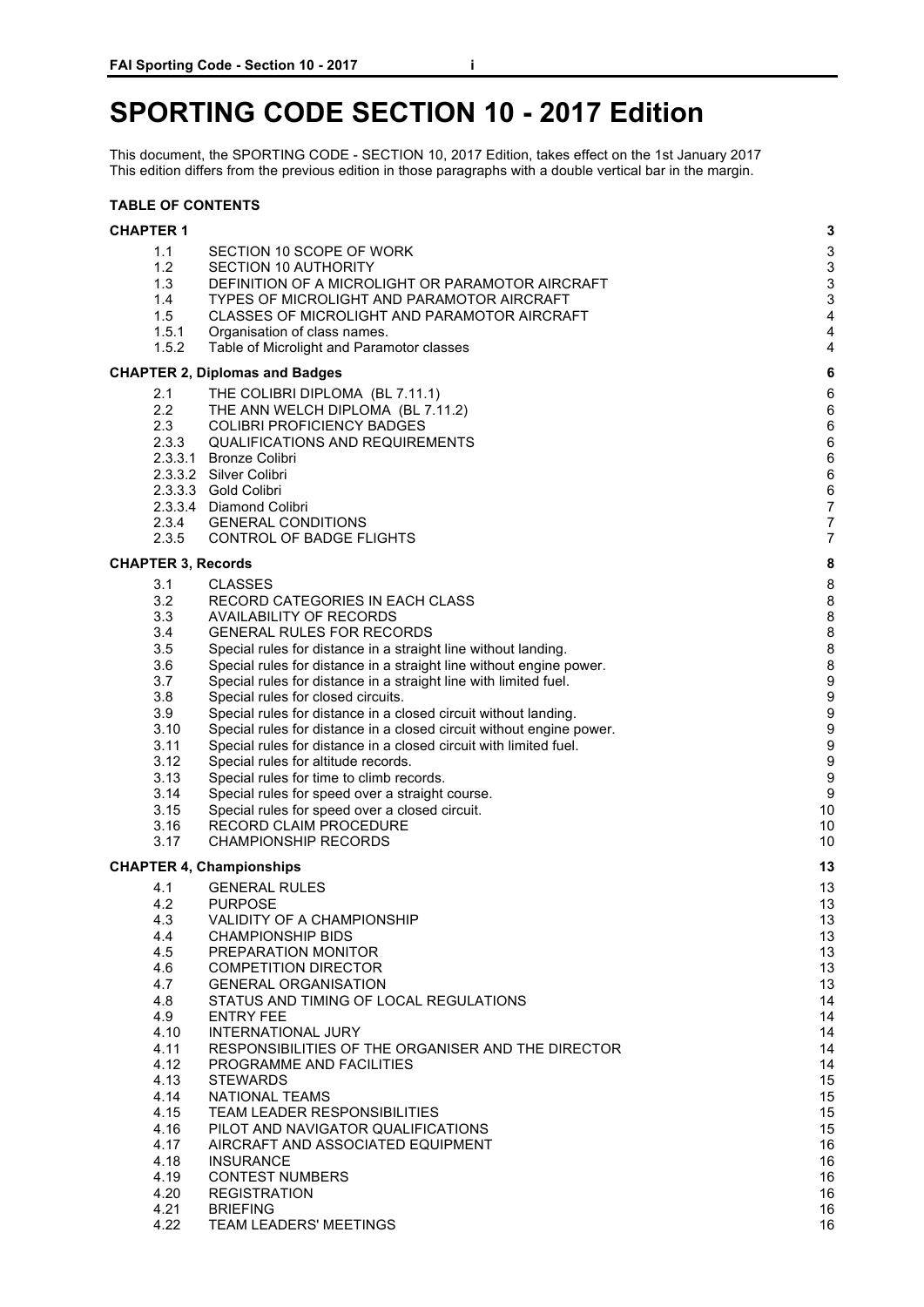| 4.23<br>4.24<br>4.25<br>4.26<br>4.27<br>4.28<br>4.29<br>4.30<br>4.31<br>4.32<br>4.33 | OPERATIONAL REGULATIONS<br><b>FLIGHT SAFETY</b><br><b>TEST OR OTHER FLYING</b><br>EXTERNAL AID TO COMPETITORS<br><b>ELECTRONIC EQUIPMENT</b><br><b>CHAMPIONSHIP CLASSES</b><br><b>CHAMPIONSHIP TASKS</b><br>START OF A TASK<br><b>FLYING THE TASK</b><br><b>OUTLANDINGS</b><br><b>FLIGHT BOUNDARIES</b> | 17<br>17<br>17<br>17<br>17<br>18<br>18<br>18<br>19<br>19<br>19 |
|--------------------------------------------------------------------------------------|---------------------------------------------------------------------------------------------------------------------------------------------------------------------------------------------------------------------------------------------------------------------------------------------------------|----------------------------------------------------------------|
| 4.34                                                                                 | <b>SCORING</b>                                                                                                                                                                                                                                                                                          | 19                                                             |
| 4.35                                                                                 | <b>COMPLAINTS</b>                                                                                                                                                                                                                                                                                       | 21                                                             |
| 4.36                                                                                 | <b>PROTESTS</b>                                                                                                                                                                                                                                                                                         | 21                                                             |
|                                                                                      | <b>CHAPTER 5, Control &amp; Measurement</b>                                                                                                                                                                                                                                                             | 22                                                             |
| 5.1<br>5.2<br>5.3<br>5.4<br>5.5<br>5.6<br>5.7                                        | <b>CONTROL OF FLIGHTS</b><br><b>MEASUREMENT</b><br><b>WEIGHT</b><br><b>FUEL</b><br>BAROGRAPHS AND FLIGHT RECORDERS<br>START AND FINISH GATES<br>GNSS FLIGHT RECORDERS IN CHAMPIONSHIPS                                                                                                                  | 22<br>22<br>23<br>23<br>23<br>23<br>23                         |
|                                                                                      |                                                                                                                                                                                                                                                                                                         |                                                                |

Annex 1 to SECTION 10: Conformation Requirements for Microlights: *See separate booklet*

Annex 2 to SECTION 10: Guide for Championship Organisers: *See separate booklet*

Annex 3 to SECTION 10: Model Local Regulations. *See separate booklet*

Annex 4 to SECTION 10: Task Catalogues for Microlight and Paramotor Championships. *See separate booklet*

Annex 5 to SECTION 10: Notes for Directors, International Officials, and Official Observers. *See separate booklet*

Annex 6 to SECTION 10: GNSS Flight Recorders and other electronic devices. *See separate booklet*

Annex 7 to SECTION 10: Model Local Regulations for Paramotor Slalom Competitions. *See separate booklet*

#### ABBREVIATIONS

| CIMA: The Microlight and Paramotor Commission of the FAI. | A5: Sporting Code Section 10 Annex 5. |
|-----------------------------------------------------------|---------------------------------------|
| GS: FAI Sporting Code General Section.                    | A6: Sporting Code Section 10 Annex 6. |
| BL: FAI By-Laws.                                          | A7: Sporting Code Section 10 Annex 7. |
| S10: Sporting Code Section 10.                            | FR: GNSS Flight Recorder.             |
| A1: Sporting Code Section 10 Annex 1.                     | TBD: to be decided.                   |
| A2: Sporting Code Section 10 Annex 2.                     | DNF: Did not fly.                     |
| A3: Sporting Code Section 10 Annex 3.                     | DSQ: Disqualified.                    |
| A4: Sporting Code Section 10 Annex 4.                     |                                       |

#### WORDING

The use of "shall" and "must" implies that the aspect concerned is mandatory; the use of "should" implies a non mandatory recommendation; "may" indicates what is permitted and "will" indicates what is going to happen. Words of masculine gender should be taken as including the feminine gender unless the context indicates otherwise. Italics are used for explanatory notes.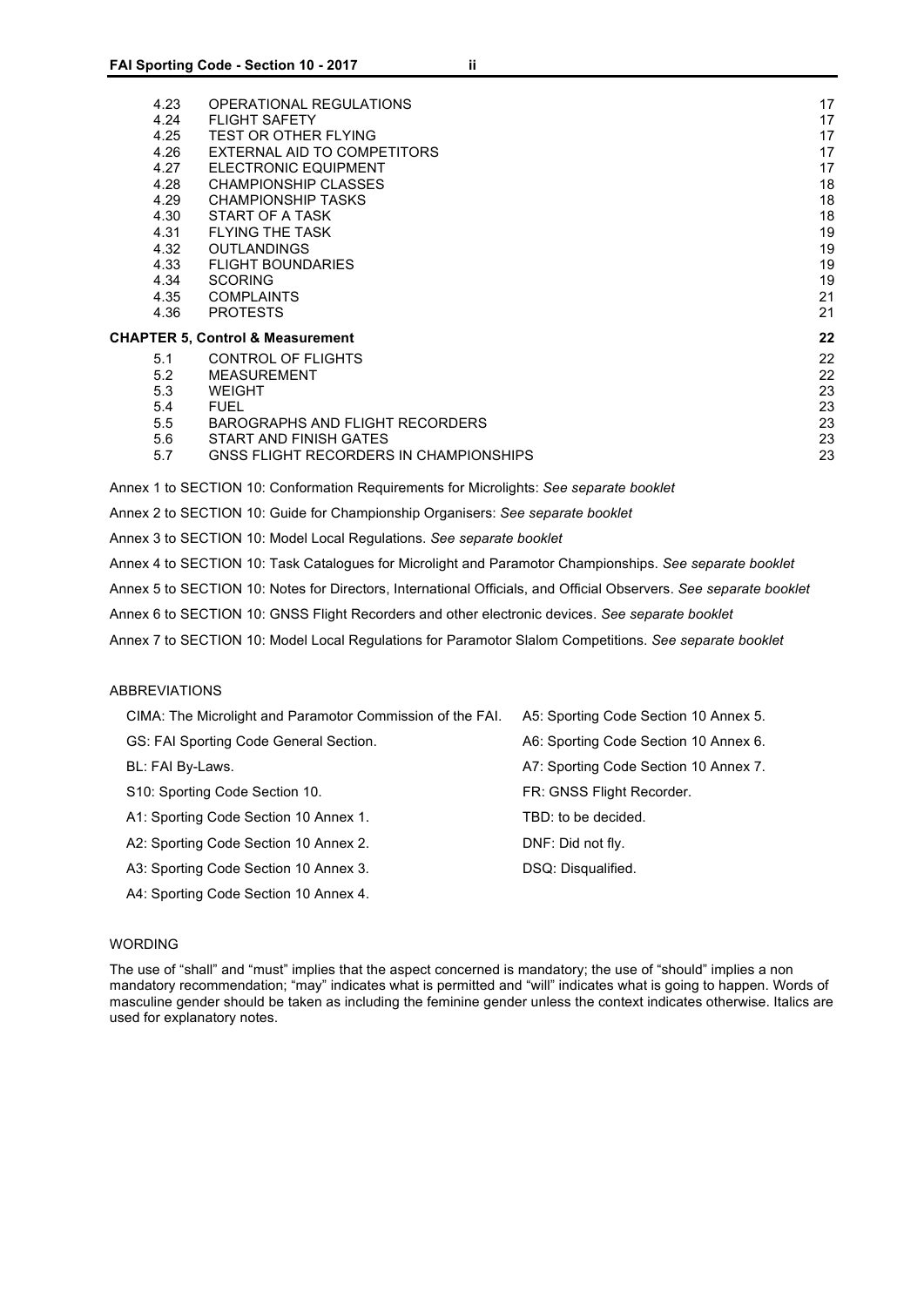### **CHAPTER 1**

#### **1.1 SECTION 10 SCOPE OF WORK**

1.1.1 Section 10 of the Sporting Code deals with records, proficiency badges, world and continental championships and any other event approved by CIMA for Microlight and Paramotor aircraft.

#### **1.2 SECTION 10 AUTHORITY**

- 1.2.1 Section 10 is to be used in conjunction with the General Section of the Sporting Code.
- 1.2.2 The following subjects are detailed in the General Section:

| <b>FAI Authority and Responsibility</b> | Chapter 1 |
|-----------------------------------------|-----------|
| <b>Classifications and Definitions</b>  | Chapter 2 |
| Drugs, Alcohol, Illness                 | Chapter 3 |
| Penalties, Protests                     | Chapter 5 |
| Sporting Licences                       | Chapter 8 |
| Appeals before FAI                      | Chapter 9 |

1.2.3 The following chapters of the General Section contain general principles with the special information for Microlight and Paramotor aircraft in Section 10.

| Sporting events                | Chapter 3 |
|--------------------------------|-----------|
| Observers and officials        | Chapter 4 |
| World records                  | Chapter 6 |
| Flight measurement and control | Chapter 7 |

#### **1.3 DEFINITION OF A MICROLIGHT OR PARAMOTOR AIRCRAFT**

- 1.3.1 A one or two seat powered aircraft whose minimum speed at Maximum Take Off Weight (MTOW) is less than 65 km/h, and having a MTOW of:
- 300 kg for a landplane flown solo
- 375 kg for a landplane specifically designed to be flown with two persons but flown solo in championships.
- 330 kg for an amphibian or a pure seaplane flown solo;
- 405 kg for an amphibian or a pure seaplane specifically designed to be flown with two persons but flown solo in championships.
- 450 kg for a landplane flown with two persons
- 495 kg for an amphibian or a pure seaplane flown with two persons

Note. These definitions also apply to foot-launched Microlight and Paramotor aircraft.

1.3.2 The MTOW described in 1.3.1 may be increased by 5% if the aircraft is equipped with a parachute system designed to bring the entire aircraft to the ground if it is deployed.

#### **1.4 TYPES OF MICROLIGHT AND PARAMOTOR AIRCRAFT**

- 1.4.1 A Microlight with movable aerodynamic control is a fixed wing powered aircraft with moveable aerodynamic surfaces for control.
- 1.4.2 A Microlight with weight-shift control is a flexwing powered aircraft with pilot weightshift as primary method of control
- 1.4.3 A Paramotor is a powered aircraft which has a wing without any rigid structure and is controlled via movable aerodynamic surfaces and pilot weightshift.
- 1.4.4 An Autogyro is a powered aircraft, which in flight, derives most of its lift from an autorotating rotor system not provided with any form of direct power drive.
- 1.4.5 A Landplane is an aircraft only capable of taking off and land on land, ice or snow.
- 1.4.6 A Seaplane is an aircraft only capable of taking off and landing on water.
- 1.4.7 An Amphibian is an aircraft capable of taking off and landing on water and land.
- 1.4.8 A foot-launched Microlight or Paramotor is an aircraft where the main undercarriage consists of the pilot and / or crews legs and is launched on foot without any external assistance during the takeoff run.
- 1.4.9 A thermal powered Microlight or Paramotor is one with an engine that converts thermal energy to mechanical output, typically by burning a hydrocarbon fuel.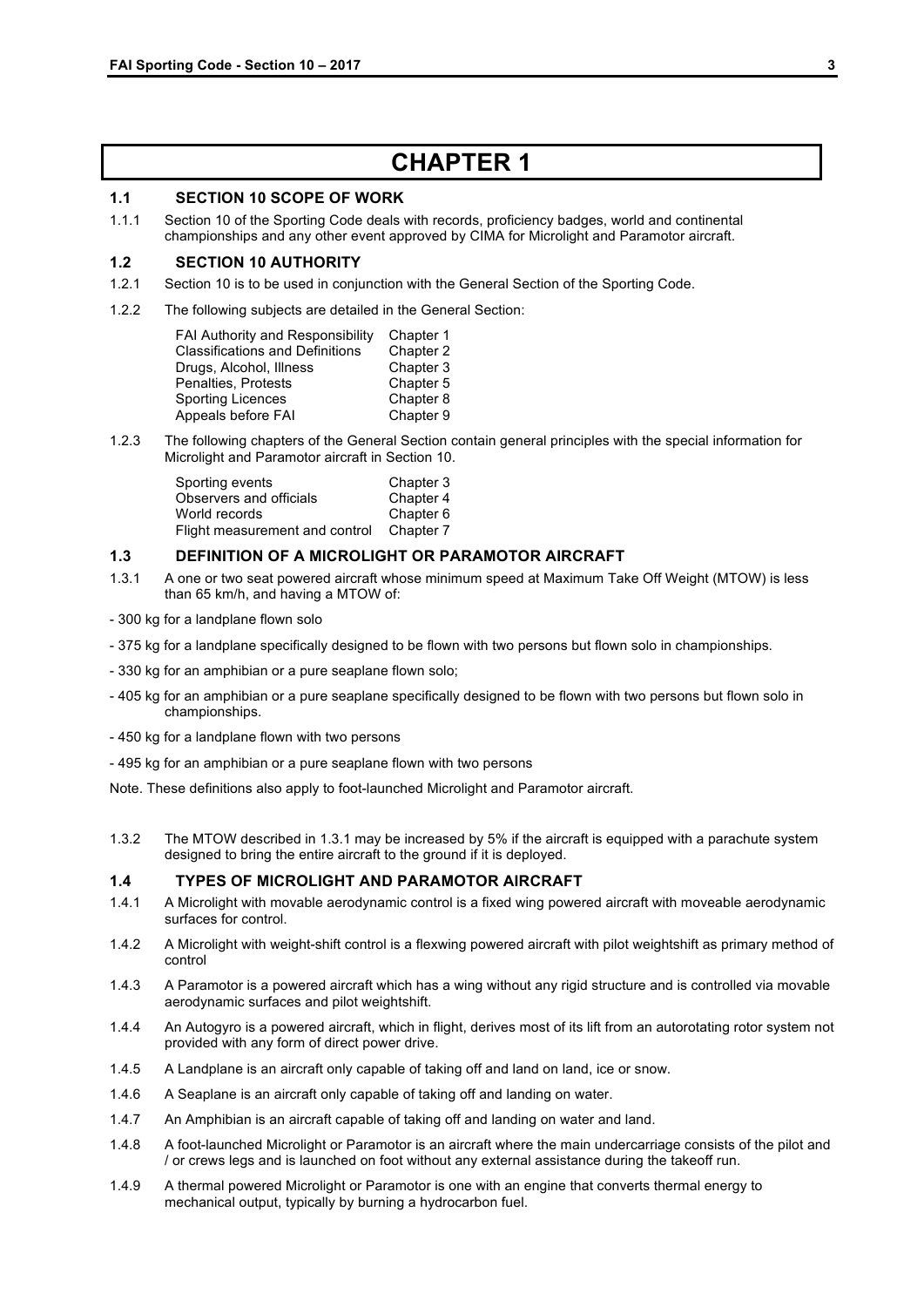1.4.10 An electrically powered Microlight or Paramotor is one powered exclusively by electricity, typically sourced from a battery, fuel cell or photo-voltaic cell. For the purposes of comparison with other fuel types, the source device shall be considered 'fuel' rather than a 'fuel tank'.

*Note. According to the General Section of the Sporting code, Microlight and Paramotor aircraft are defined as class R. To avoid the expression "sub-classes", which would be the correct definition when dealing with the various classes of aircraft in Section 10, the prefix "sub" has been omitted.*

*For the purposes of simplification within this document the R is also usually omitted from class names.*

#### **1.5 CLASSES OF MICROLIGHT AND PARAMOTOR AIRCRAFT**

#### **1.5.1 Organisation of class names.**

| First<br>character:<br>FAI class | Second character:<br>Type of control<br>svstem                                                                                                        | Third character:<br>Type of landing<br>device                               | Fourth character:<br>Number of<br>persons           | Fifth character:<br>Power source                     | <b>Sixth</b><br>character:<br>Gender |
|----------------------------------|-------------------------------------------------------------------------------------------------------------------------------------------------------|-----------------------------------------------------------------------------|-----------------------------------------------------|------------------------------------------------------|--------------------------------------|
| R                                | $A = Movable$<br>aerodynamic<br>control system<br>$W =$ Weight-shift<br>control system<br>$P = \text{Paraglider}$<br>control system<br>$G =$ Autogyro | $L =$ Landplane<br>$S =$ Seaplane<br>$M =$ Amphibian<br>$F =$ Foot-launched | $1 =$ Flown solo<br>$2 =$ Flown with<br>two persons | $E = E$ lectric<br>engine<br>$T =$ Thermal<br>engine | $m = Male$<br>$f =$ Female           |

#### **1.5.2 Table of Microlight and Paramotor classes**

| <b>Microlight description</b>                                                      | <b>Class name</b> |
|------------------------------------------------------------------------------------|-------------------|
| Movable aerodynamic control / Landplane / Flown solo / Thermal engine              | RAL1T             |
| Movable aerodynamic control / Landplane / Flown solo / Electric engine             | RAL1E             |
| Movable aerodynamic control / Landplane / Flown with two persons / Thermal engine  | RAL2T             |
| Movable aerodynamic control / Landplane / Flown with two persons / Electric engine | RAL2E             |
| Movable aerodynamic control / Seaplane / Flown solo                                | RAS <sub>1</sub>  |
| Movable aerodynamic control / Seaplane / Flown with two persons                    | RAS <sub>2</sub>  |
| Movable aerodynamic control / Amphibian / Flown solo                               | RAM1              |
| Movable aerodynamic control / Amphibian / Flown with two persons                   | RAM2              |
| Weight-shift control / Landplane / Flown solo / Thermal engine                     | RWL1T             |
| Weight-shift control / Landplane / Flown solo / Electric engine                    | RWL1E             |
| Weight-shift control / Landplane / Flown with two persons / Thermal engine         | RWL2T             |
| Weight-shift control / Landplane / Flown with two persons / Electric engine        | RWL2E             |
| Weight-shift control / Seaplane / Flown solo                                       | RWS <sub>1</sub>  |
| Weight-shift control / Seaplane / Flown with two persons                           | RWS <sub>2</sub>  |
| Weight-shift control / Amphibian / Flown solo                                      | RWM1              |
| Weight-shift control / Amphibian / Flown with two persons                          | RWM <sub>2</sub>  |
| Weight-shift control / Foot-launched / Flown solo / Thermal engine                 | RWF1T             |
| Weight-shift control / Foot-launched / Flown solo / Electric engine                | RWF1E             |
| Weight-shift control / Foot-launched / Flown with two persons / Thermal engine     | RWF2T             |
| Weight-shift control / Foot-launched / Flown with two persons / Electric engine    | RWF2E             |
| Paraglider control / Foot-launched / Flown solo / Thermal engine / male pilot      | RPF1Tm            |
| Paraglider control / Foot-launched / Flown solo / Thermal engine / female pilot    | RPF1Tf            |
| Paraglider control / Foot-launched / Flown solo / Electric engine                  | RPF1E             |
| Paraglider control / Foot-launched / Flown with two persons / Thermal engine       | RPF2T             |
| Paraglider control / Foot-launched / Flown with two persons / Electric engine      | RPF2E             |
| Paraglider control / Landplane / Flown solo / Thermal engine                       | RPL1T             |
| Paraglider control / Landplane / Flown solo / Electric engine                      | RPL1E             |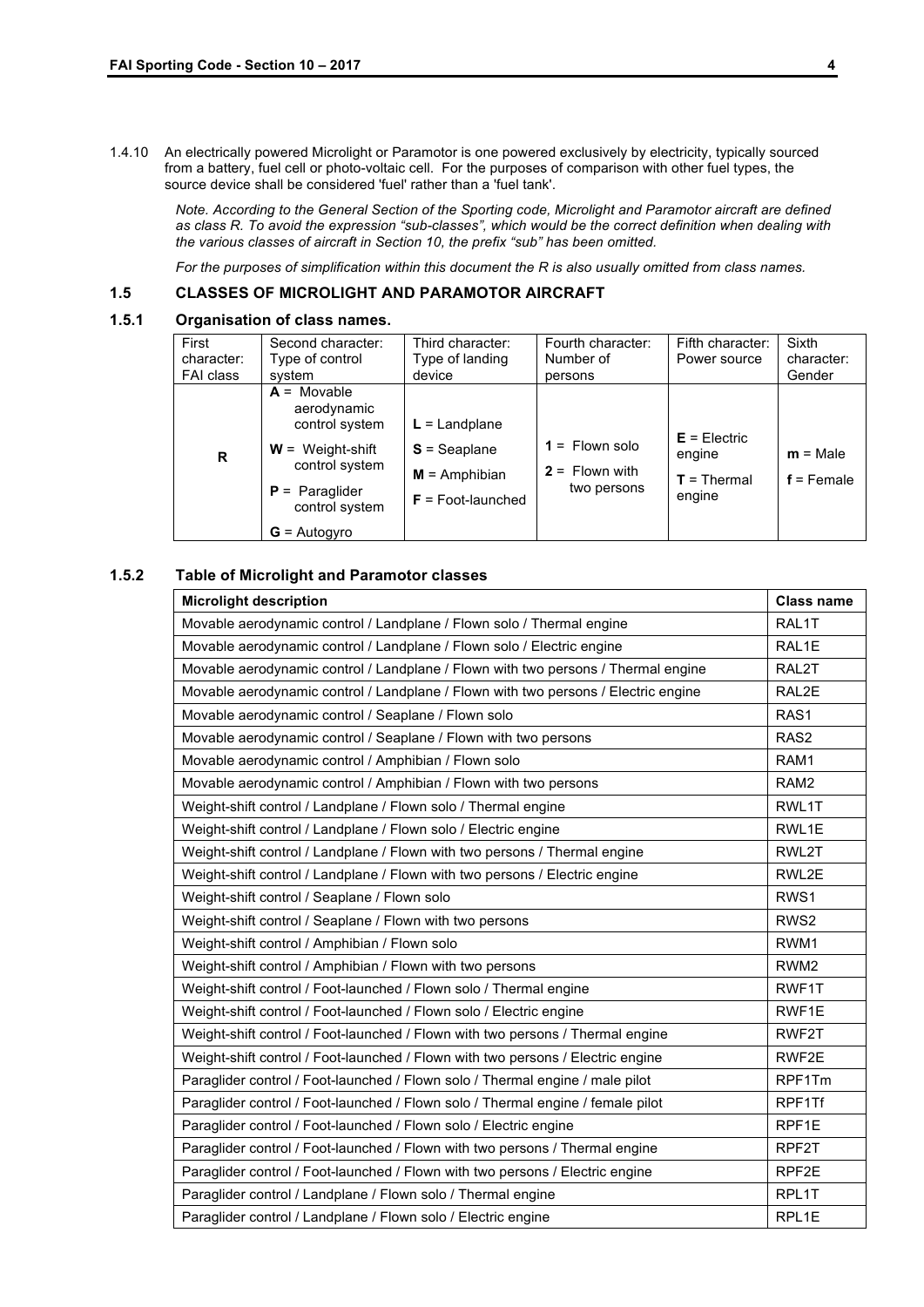| Paraglider control / Landplane / Flown with two persons / Thermal engine  | RPL2T            |
|---------------------------------------------------------------------------|------------------|
| Paraglider control / Landplane / Flown with two persons / Electric engine | RPL2E            |
| Autogyro / Landplane / Flown solo                                         | RGL <sub>1</sub> |
| Autogyro / Landplane / Flown with two persons                             | RGL <sub>2</sub> |
|                                                                           |                  |

*Note: This table is not to be regarded as the final number of classes. If other types of aircraft appear that fulfil the requirements for being a Microlight or Paramotor, this table can be extended.*

- 1.5.3 A Microlight or Paramotor class is always one where the full class name is used from 1.5.2. However, where it is convenient to refer to groups of classes it is acceptable to use a subset of the designation. *eg AL refers to all types of Microlights with movable aerodynamic control and are landplanes, or PF1 refers to all types of Paramotors which are foot-launched and flown solo.*
- 1.5.4 Male is an all male crew, or a mixed male & female crew. Female is an all female crew. Where no gender designation is given, the class is unisex.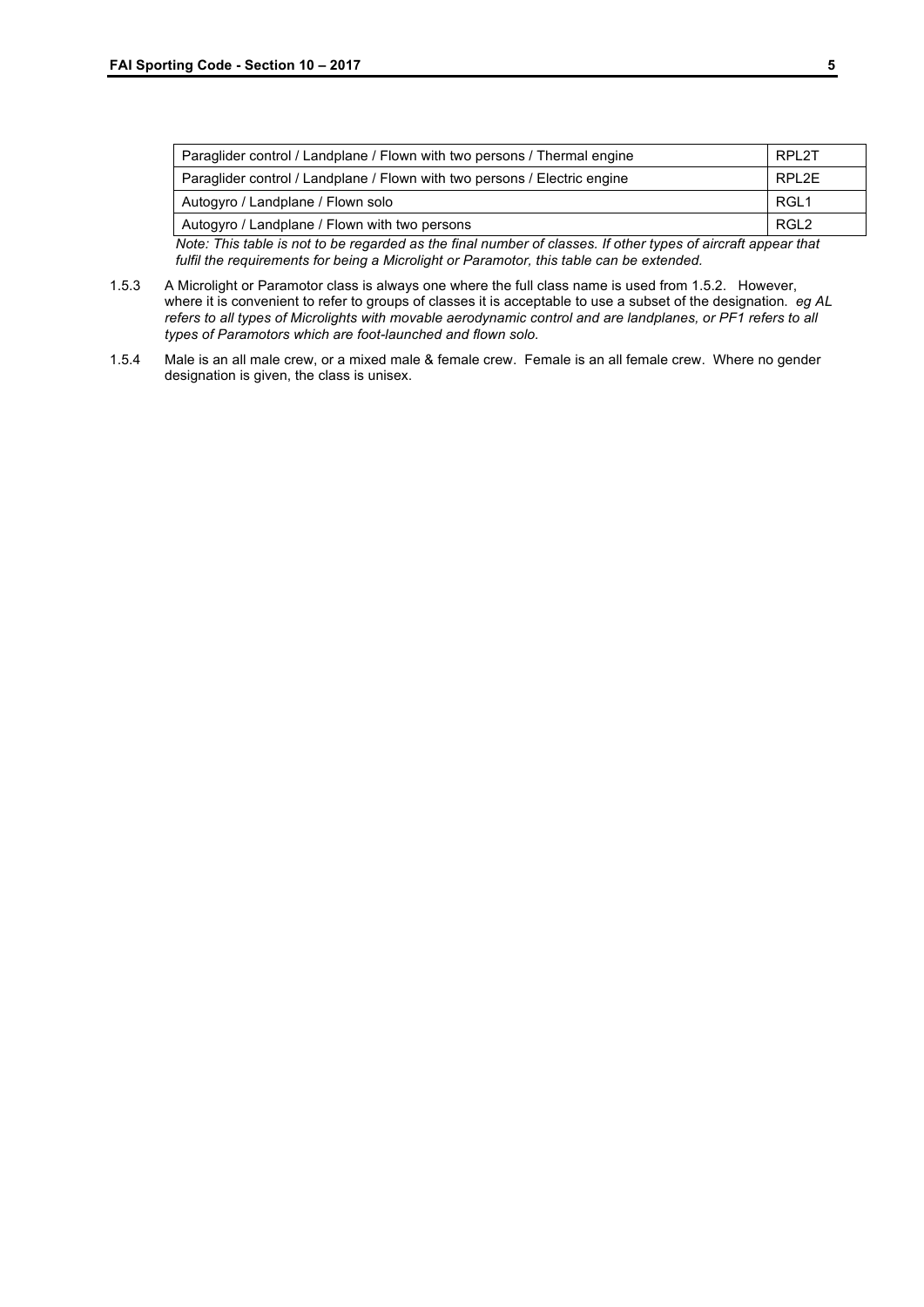## **CHAPTER 2, Diplomas and Badges**

#### **2.1 THE COLIBRI DIPLOMA (BL 7.11.1)**

- 2.1.1 This diploma may be awarded each year by the FAI on a proposal from CIMA to an individual or group who are considered to have made an outstanding contribution to the development of Microlight flying by their action, work, achievements, initiative or devotion.
- 2.1.2 Each active member of FAI may submit one candidate for consideration by CIMA which must reach the FAI Secretariat at least 45 days before the CIMA plenary meeting for inclusion in the agenda.. Only one diploma is awarded annually.

#### **2.2 THE ANN WELCH DIPLOMA (BL 7.11.2)**

- 2.2.1 Ann Welch, for many years FAI Vice President and Editor of the FAI Bulletin, played leading international roles in the development not only of Microlight and Paramotor aviation, but also of Gliding and Hang-gliding. She was instrumental in creating the FAI Microlight and Paramotor Commission (CIMA) and formulating the Microlight and Paramotor sporting code. She worked tirelessly for many years in the cause of Microlight and Paramotor sport flying.
- 2.2.2 Two Diplomas may be awarded each year, one to the pilot or crew of a Microlight and one to the pilot or crew of a Paramotor who in the opinion of CIMA made the most meritorious flight which resulted in a Microlight or Paramotor World record claim ratified in the year in question.
- 2.2.3 A list of eligible candidates from the official FAI World Records database will be distributed in time before the Commission Annual Meeting for awards to be considered by Commission Delegates at the meeting.

#### **2.3 COLIBRI PROFICIENCY BADGES**

- 2.3.1 The FAI Colibri badges are standards of achievement that do not require to be renewed. The qualifications are the same in every country.
- 2.3.2 Each NAC shall keep a register of badge flights that it has validated, and shall inform FAI of the names of pilots gaining the gold badge. FAI shall maintain a register of gold and diamond awards on its website.

#### **2.3.3 QUALIFICATIONS AND REQUIREMENTS**

#### **2.3.3.1 Bronze Colibri**

- a) 20 hours solo on Microlight or Paramotor aircraft including at least 50 flights.
- b) 3 precision landings within 10 m of the centre of a given spot or 3 precision landings with engine on in the landing deck, scoring at least 50 points during an official competition (*A4 2.C1*).
- c) 1 precision landing within 20m of the centre of a given spot from a height of 300m (1000ft) AGL with the throttle fully closed or 1 precision landing in the landing deck with engine stopped, scoring at least 50 points during an official competition.
- d) Two cross country flights of distance dM x 1 over a triangular course, one with an outlanding at a designated point along the route, or achieving a positive score in 2 navigation tasks flown in an official competition.

#### **2.3.3.2 Silver Colibri**

- a) 100 hours on Microlight or Paramotor aircraft including at least 200 flights.
- b) 2 flights to approximately 300m (1000ft) AGL, stop engine(s) complete a 360° turn and land within 5m of the centre of a given spot, or 2 precision landings in the landing deck with engine stopped, scoring at least 200 points during an official competition.
- c) Four cross country flights of distance dM x 2 with any landing or turn points pre-declared. The courses may be straight, dog-leg (1 turn point), out and return, or triangular (2 turn points), or achieving a positive score in 4 navigation tasks flown in an official competition.

#### **2.3.3.3 Gold Colibri**

- a) 300 hours on Microlight or Paramotor aircraft.
- b) Have competed in two National or FAI recognised international Microlight or Paramotor competitions as pilot-in-command.
- c) Complete a tour of at least the distance dM x 14 to a pre-declared flight plan within 7 consecutive days. The route to contain at least 3 control points which the aircraft is observed to overfly or where a landing is made. Only the final landing of the tour may be made at the initial departure point.
- d) Hold one of the following:

National Microlight or Paramotor instructor rating;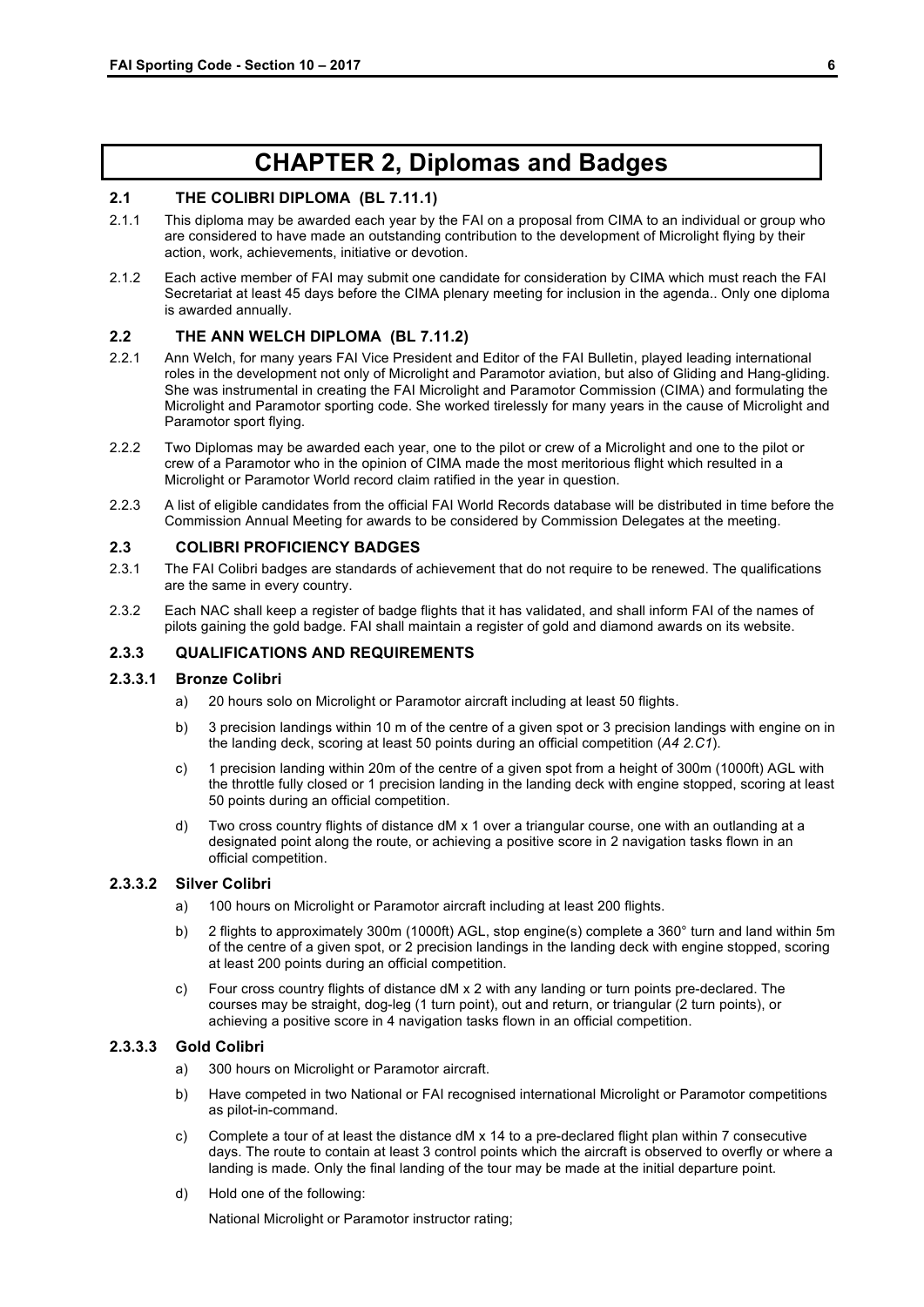National Microlight or Paramotor record (or have held such a record);

National Microlight or Paramotor seaplane rating plus two 75 km cross country flights on a seaplane;

Have participated in an FAI first category event, as pilot-in-command.

#### **2.3.3.4 Diamond Colibri**

A CIMA award, with inauguration 1st January 1990, for an outstanding Microlight or Paramotor flying achievement. The following special conditions apply:

- a) Applicants or nominees must be qualified to at least silver badge standard.
- b) In the case of two person crews, the pilots should have equal or equivalent aviation experience, and both should be necessary crew.

#### **2.3.4 GENERAL CONDITIONS**

- 2.3.4.1 All flights for Colibri badges must be flown on Microlight or Paramotor aircraft (S10 1.3).
- 2.3.4.2 A pilot must be alone in the aircraft on each flight, other than during navigation tasks in an official competition and for the requirements for the gold and diamond.
- 2.3.4.3 A flight may count towards any badge or qualification for which it fulfils the requirement.
- 2.3.4.4 Badges may be awarded only in the correct order: bronze, silver, gold. A diamond may be awarded to silver badge holders.
- 2.3.4.5 A precision landing is a touchdown and staydown landing with no damage to aircraft or pilot, or in an official competition the first touchdown with no damage to aircraft or pilot. Distance is measured from the touchdown/staydown point of the main wheels or, in the case of landings in a landing deck in an official competition, the first touchdown.
- 2.3.4.6 To count for badge each leg of a cross-country flight must be completed in not more or less than 15% of the pilot's properly calculated flight time for that leg.
- 2.3.4.7 Barographs are not required.
- 2.3.4.8 A Sporting Licence is not required for badge flights.
- 2.3.4.9 Only a single course may be declared for any flight.
- 2.3.4.10 dM is the distance the aircraft can fly in nil wind in one hour at the manufacturer's published cruise speed. Evidence of dM must be provided as part of the application for a Colibri award
- 2.3.4.11 Evidence during official competitions shall be collected by FR records.

#### **2.3.5 CONTROL OF BADGE FLIGHTS**

- 2.3.5.1 Evidence shall be confirmed by the official observer or the FR record.
- 2.3.5.2 The number of flights and hours shall be by pilot declaration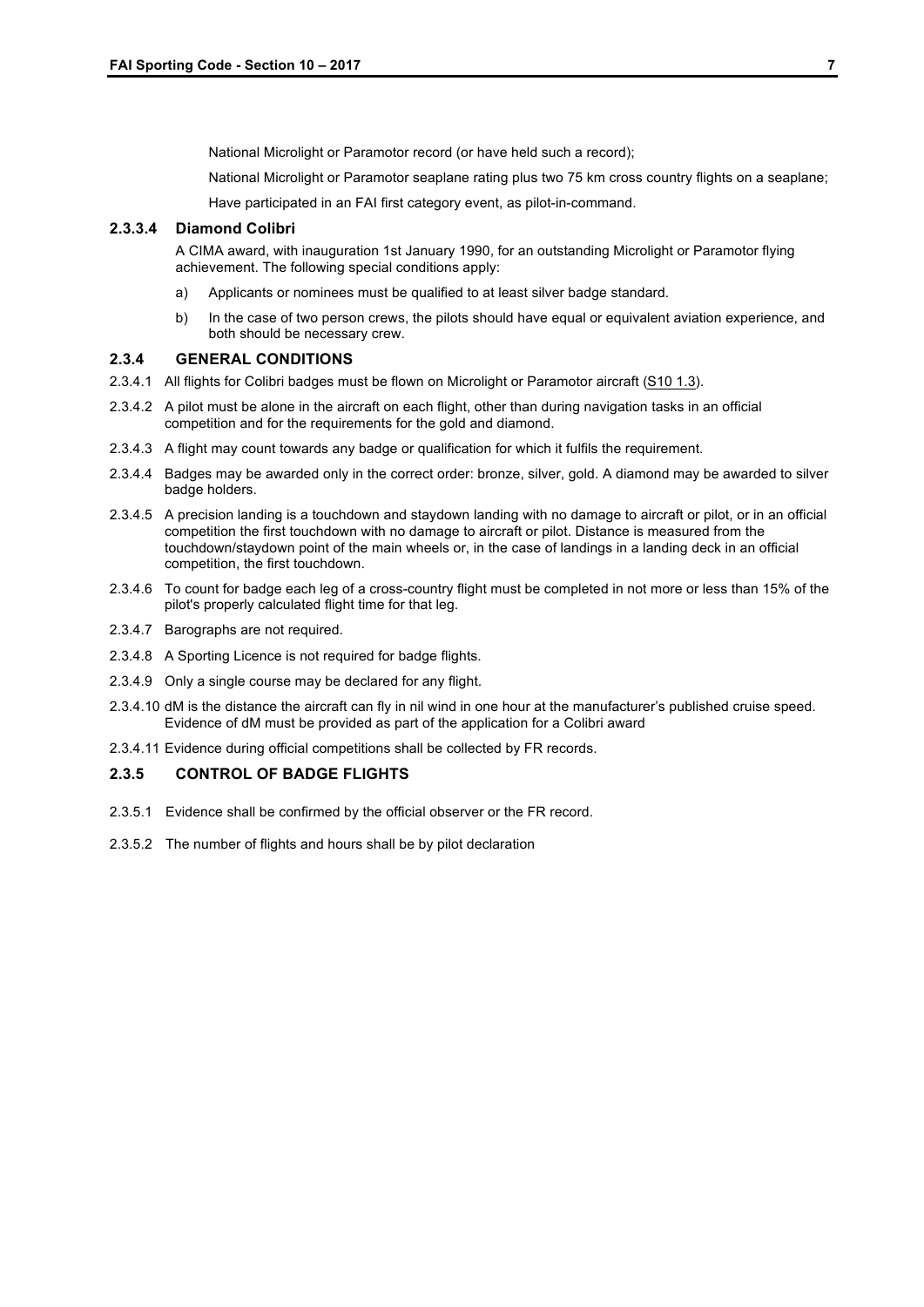### **CHAPTER 3, Records**

#### RECORDS CLASS R

*General Section Reference Chapter 6.*

*S10 Chapter 5: Control and Measurement.*

*It is strongly recommended that CIMA type 2 flight recorders (S10 A6) are used in all record attempts except championship records as the evidence from these is much more easily substantiated than by any other method.*

#### **3.1 CLASSES**

Records are open to all aircraft classes listed in 1.5.2

#### **3.2 RECORD CATEGORIES IN EACH CLASS**

- 3.2.1 DISTANCE IN A STRAIGHT LINE WITHOUT LANDING
- 3.2.2 DISTANCE IN A STRAIGHT LINE WITHOUT ENGINE POWER
- 3.2.3 DISTANCE IN A STRAIGHT LINE WITH LIMITED FUEL
- 3.2.4 DISTANCE IN A CLOSED CIRCUIT WITHOUT LANDING
- 3.2.5 DISTANCE IN A CLOSED CIRCUIT WITHOUT ENGINE POWER
- 3.2.6 DISTANCE IN A CLOSED CIRCUIT WITH LIMITED FUEL
- 3.2.7 ALTITUDE
- 3.2.8 TIME TO CLIMB TO A HEIGHT OF 3,000 m
- 3.2.9 TIME TO CLIMB TO A HEIGHT OF 6,000 m
- 3.2.10 SPEED OVER A STRAIGHT COURSE
- 3.2.11 SPEED OVER A CLOSED CIRCUIT

#### **3.3 AVAILABILITY OF RECORDS**

- 3.3.1 Solo: The best performance by a solo pilot.
- 3.3.2 Multiplace: The best performance with two persons on board the aircraft. The age of the navigator shall not be less than 14 years.

#### **3.4 GENERAL RULES FOR RECORDS**

- 3.4.1 The weight of the aircraft at take-off, including the pilot, fuel and all auxiliary equipment shall not exceed the maximum permitted weight limit as defined in S10 1.3.1.
- 3.4.2 Landing or refuelling during a record attempt either on the ground or in the air is prohibited.
- 3.4.3 A new record must exceed the previous record by 1% for distance and speed records and by 3% for altitude and height records.
- 3.4.4 In the measurement of record distance, the error must not exceed 0.5% and for altitude and height records 1%.
- 3.4.5 No fuel, ballast or other disposable items may be jettisoned after take-off or prior to the completion of the record attempt.
- 3.4.6 A foot launched Microlight or Paramotor must be foot launched from a surface which has no slope greater than 1% over a radius of 100 m from the take off point.
- 3.4.7 To obtain a record with an amphibian, it must take-off from land and land on water or vice-versa.
- 3.4.8 A serviceable barograph and/or a FR shall be carried.
- 3.4.9 The pilot and crew must hold a FAI sporting licence.
- 3.5 Special rules for distance in a straight line without landing.
- 3.5.1 The distance shall be measured as the geodesic joining the take-off point and the landing point.
- 3.6 Special rules for distance in a straight line without engine power.
- 3.6.1 A barograph or FR shall be carried which records any use of engine.
- 3.6.2 The aircraft must have its engine stopped prior to crossing the start line and it must not be re-started until after crossing the finish line.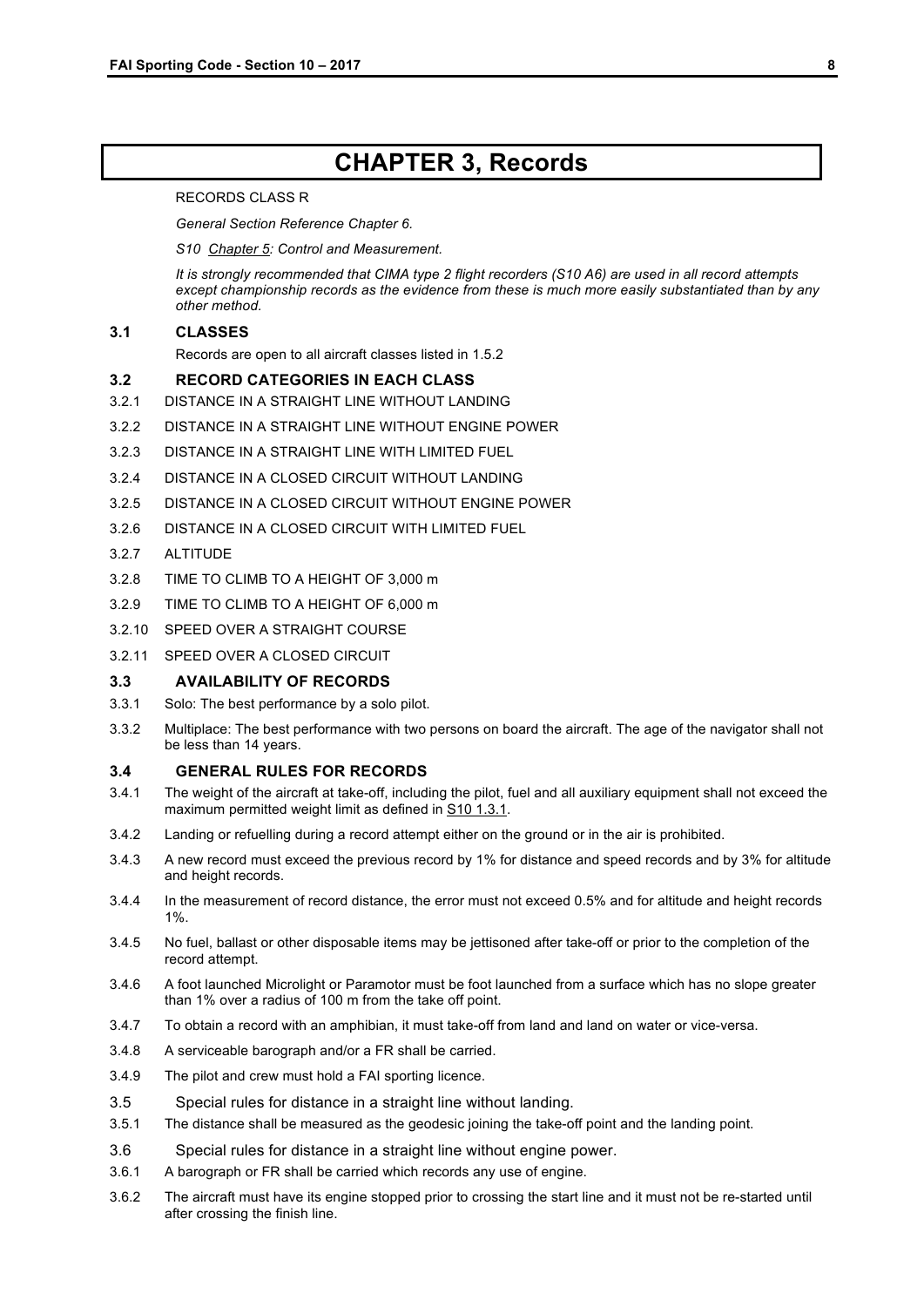- 3.6.3 The altitude of the aircraft at the finish line shall not be less than the altitude of the aircraft at the start line.
- 3.6.4 The distance shall be measured as the geodesic joining the point the start line was crossed and the point the finish line was crossed.
- 3.7 Special rules for distance in a straight line with limited fuel.
- 3.7.1 The aircraft must carry no more than 7.5 kg of fuel which may be used as required.
- 3.7.2 The altitude of the aircraft at the finish line shall not be lower than the takeoff point.
- 3.7.3 The distance shall be measured as the geodesic joining the take-off point and the point the finish line was crossed.
- 3.8 Special rules for closed circuits.
- 3.8.1 The start and finish lines of a closed circuit course must share a single point which is the start point and finish point of the circuit.
- 3.8.2 Closed circuits of less than or equal to 100 Km shall be achieved over an out and return or triangular course. Closed circuits of greater distances shall consist of between three and six legs.
- 3.8.3 All legs of closed circuits must be of equal length with the following permitted deviation:
	- 3 legs: all legs must be between 28% and 38% of the total length.
	- 4 legs: all legs must be between 20% and 30% of the total length.
	- 5 legs: all legs must be between 15% and 25% of the total length.
	- 6 legs: all legs must be between 11% and 27% of the total length.
- 3.8.4 In closed circuits of three or more legs the change in course direction must not exceed 145 deg. at each turnpoint.
- 3.8.5 The length of a closed circuit shall be measured as the sum of the geodesics joining the start point with the finish point, via the turnpoints in the order flown by the aircraft.
- 3.8.6 A closed circuit may only be flown once.
- 3.8.7 A turn point is reached when the FR trace is observed to pass through a quadrant (90°degree sector) on the ground with its apex at the turn point and orientated symmetrically to and remote from the two legs of the course which meet at the turn point.
- 3.9 Special rules for distance in a closed circuit without landing.
- 3.9.1 The altitude of the aircraft at the finish line shall not be less than the altitude of the aircraft at the start line.
- 3.10 Special rules for distance in a closed circuit without engine power.
- 3.10.1 The barograph or FR used must be capable of recording any use of engine.
- 3.10.2 The aircraft must have its engine stopped prior to crossing the start line and it must not be re-started until after crossing the finish line.
- 3.10.3 The altitude of the aircraft at the finish line shall not be less than the altitude of the aircraft at the start line.
- 3.11 Special rules for distance in a closed circuit with limited fuel.
- 3.11.1 The aircraft must carry no more than 7.5 kg of fuel which may be used as required.
- 3.11.2 The altitude of the aircraft at the finish line shall not be less than the altitude of the aircraft at the start line.
- 3.12 Special rules for altitude records.
- 3.12.1 A barograph or FR capable of recording atmospheric altitude must be used and a valid calibration certificate for it must be included with the record claim.
- 3.12.2 The altitude achieved shall be the true altitude measured from sea level as defined by the national survey in the relevant country.
- 3.13 Special rules for time to climb records.
- 3.13.1 A barograph or FR capable of recording atmospheric altitude must be used and a valid calibration certificate for it must be included with the record claim.
- 3.13.2 The time measured shall be that from a standing start on a horizontal runway to reaching the designated height above takeoff altitude as defined by the national survey in the relevant country.
- 3.14 Special rules for speed over a straight course.
- 3.14.1 The course shall be straight with a minimum length of 15 kilometres.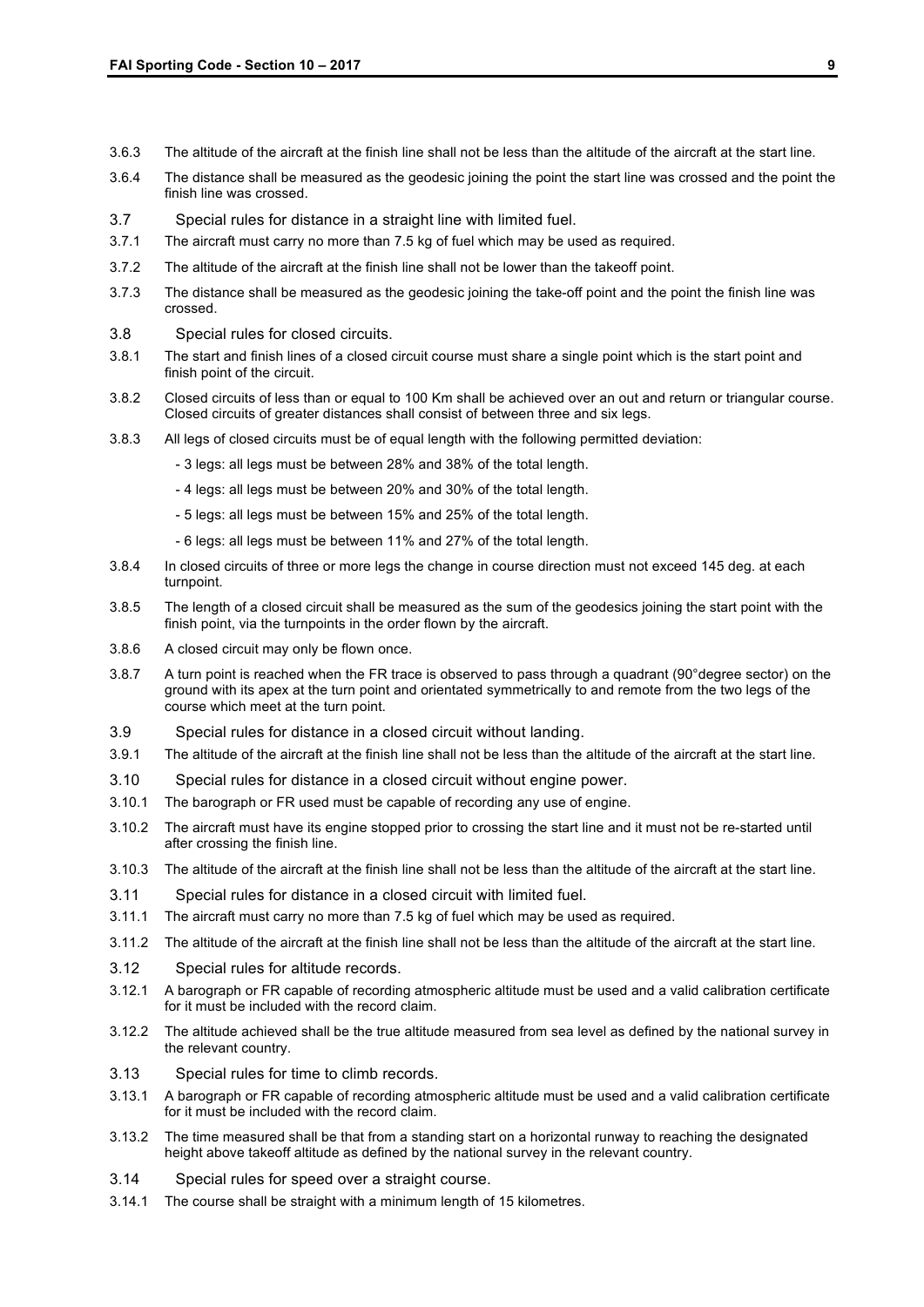- 3.14.2 Before crossing the start line the aircraft shall fly level for the last 1,000 metres within a tolerance of 100 metres.
- 3.14.3 The altitude of the aircraft at the finish line shall not be less than its altitude at the start line.
- 3.14.4 The speed adopted shall be the average of the two speeds from two consecutive runs over the same course in opposite directions. The two runs must be completed within a maximum elapsed time of 1 hour with no landing between runs.
- 3.14.5 The altitude at which the aircraft crosses the start line on the second run must be within 100m of the altitude at which it crossed the start line on the first run.
- 3.15 Special rules for speed over a closed circuit.
- 3.15.1 Records may be claimed for speed over closed circuits of 50, 100, 500 and 1000 Km.
- 3.15.2 The length of the closed circuit shall not be less than the record distance being claimed.
- 3.15.3 Before crossing the start line the aircraft shall fly level for the last 1,000 metres within a tolerance of 100 metres.
- 3.15.4 The altitude of the aircraft at the finish line shall not be less than its altitude at the start line.
- 3.15.5 The speed adopted shall be calculated as the speed over the record distance being claimed, not the length of the closed circuit flown.
- 3.16 RECORD CLAIM PROCEDURE
- 3.16.1 The procedure for making World record claims is detailed in FAI General section, chapter 6.
- 3.16.2 Details are available at http://www.fai.org/record-microlights-paramotors
- 3.16.3 All forms and certificates must be signed or countersigned by the official observer(s) controlling the record attempt.
- 3.16.4 To be eligible as a World Record, the performance must have been recognized as a National record by the NAC concerned

#### **3.17 CHAMPIONSHIP RECORDS**

- 3.17.1 If performance in a task in championship can be directly compared to the performance in a task at a different championship, then World championship records in class may be established for that performance.
- 3.17.2 Championship records for Microlights and Paramotors can only be established during valid competition tasks by bona-fide competitors at a FAI category 1 Microlight or Paramotor championships or a FAI World Air Games.
- 3.17.3 A championship record can only be claimed for performances where no penalties or other adjustments were applied to the competitor's task score.
- 3.17.4 It is the responsibility of the claimant to complete the record claim on the official claim forms. The forms are available at http://www.fai.org/cima-documents
- 3.17.5 If the value of the championship record is an elapsed time normalized to ISA sea level conditions then the elapsed time flown shall be normalized according to the following formula:

Elapsed time normalized to ISA sea level conditions, in seconds =

$$
\frac{T_1}{0.5331359 \sqrt{\frac{P_1}{t_1+273}}}
$$

*Where* 

- T1 = Actual pilot performance in seconds.
- P1 = Ambient pressure in mb.

t1 = Ambient temperature in degrees Celsius.

- 3.17.6 Elapsed times (after normalization, if required), if less than five minutes shall be rounded down to the nearest 0.01 second, otherwise to the nearest second. Distances shall be rounded down to the nearest 0.01 Km. A new championship record must simply exceed the previous record.
- 3.17.7 When a change to the championship rules prevents an equal comparison to a performance in a previous championship then a new record shall be created and the old record retired.
- 3.17.8 Available Championship records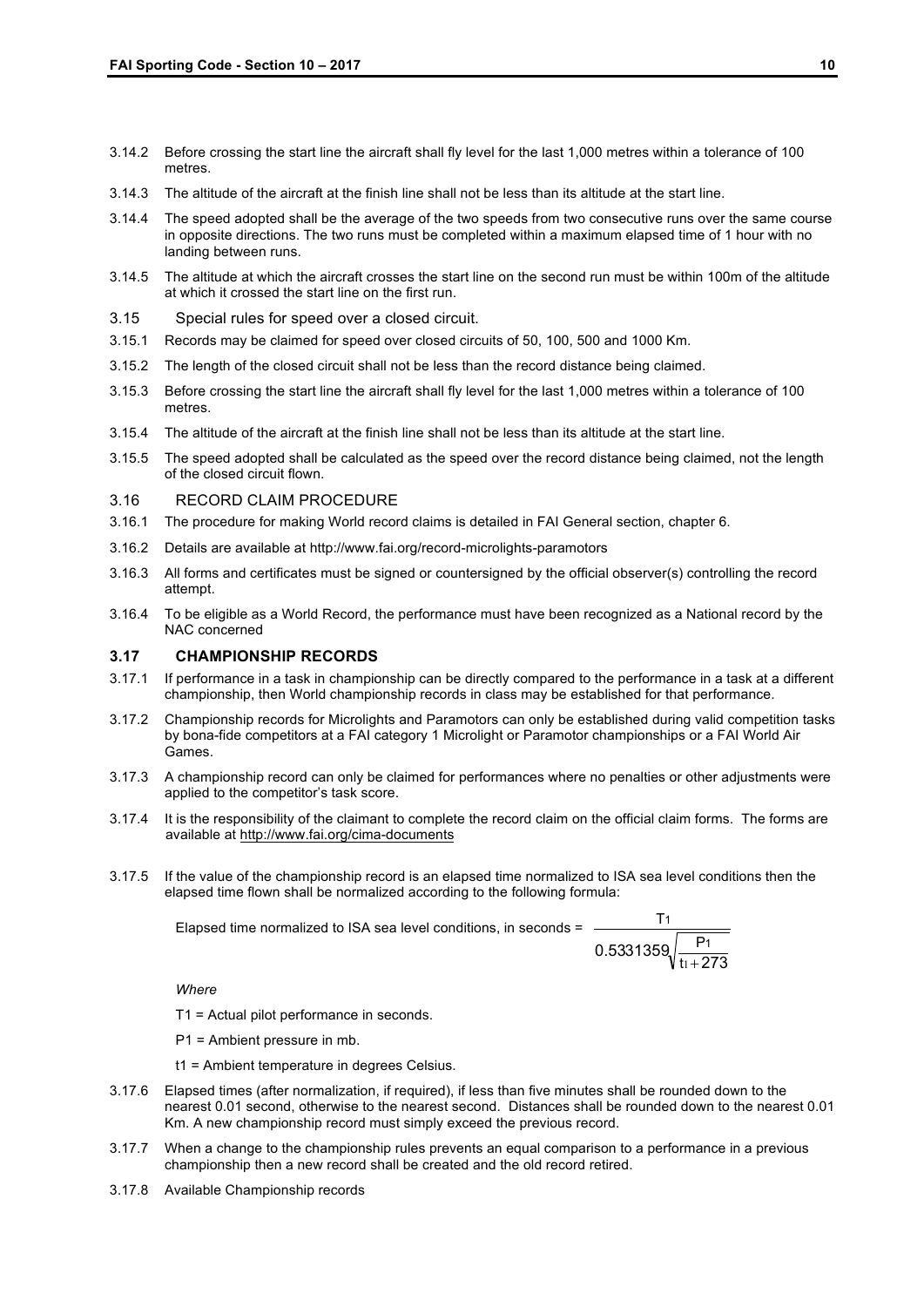#### 3.17.8.1 DISTANCE WITH LIMITED FUEL

- May be established in any task in the task catalogue where the fuel is measured before takeoff.
- Fuel load at takeoff must not exceed:
	- Classes PF1 & PL1: 1.5 Kg Classes PF2 & PL2: 4 Kg Classes WL1 & AL1: 9 Kg Classes WL2 & AL2: 13 Kg
- Distance measured is the distance flown without any intermediate landing in a straight line or around a course, and used in calculating the scoring.
- Pilot performance is expressed as a distance in Km.

#### 3.17.8.2 ENDURANCE WITH LIMITED FUEL

- May be established in any task in the task catalogue where the fuel is measured before takeoff.
- Fuel load at takeoff must not exceed:

Classes PF1 & PL1: 1.5 Kg Classes PF2 & PL2: 4 Kg Classes WL1 & AL1: 5 Kg Classes WL2 & AL2: 8 Kg

- Time measured is the time flown by the pilot without any intermediate landing, and used in calculating the scoring.
- Pilot performance is expressed as an elapsed time.

3.17.8.3 PRECISION CIRCUIT IN THE SHORTEST TIME ('Clover leaf slalom')

- Task 3.C7 as defined in the current task catalogue.
- The square pattern of the task must not be less than: 70.71m for classes PF1 and PL1 100m for classes PF2 and PL2
- Whilst the pilot is in the course the local wind speed must not have exceeded an average of 10Kt (18 Km/h)
- A pilot only qualifies for a record if his scoring in the task includes  $NQ = 9$ .
- Pilot performance is expressed as an elapsed time normalized to ISA sea level conditions.

#### 3.17.8.4 PRECISION CIRCUIT IN THE SHORTEST TIME ('Japanese slalom')

- Task 3.C8 as defined in the current task catalogue.
- The grid pattern of the task must not be less than: 50m for classes PF1 and PL1 70.71m for classes PF2 and PL2
- Whilst the pilot is in the course the local wind speed must not have exceeded an average of 10Kt (18 Km/h)
- A pilot only qualifies for a record if his scoring in the task includes  $NQ = 9$ .
- Pilot performance is expressed as an elapsed time normalized to ISA sea level conditions.

#### 3.18 **ABSOLUTE RECORDS**

Absolute World Records represent the best World record performances from all classes of Microlights or Paramotors regardless of class.

Six Absolute World Records shall be awarded as follows:

#### **3.18.1 FASTEST MICROLIGHT**

The greatest speed achieved by a microlight in any speed related record category.

#### **3.18.2 FASTEST PARAMOTOR**

The greatest speed achieved by a paramotor in any speed related record category.

#### **3.18.3 GREATEST MICROLIGHT DISTANCE (FURTHEST MICROLIGHT)**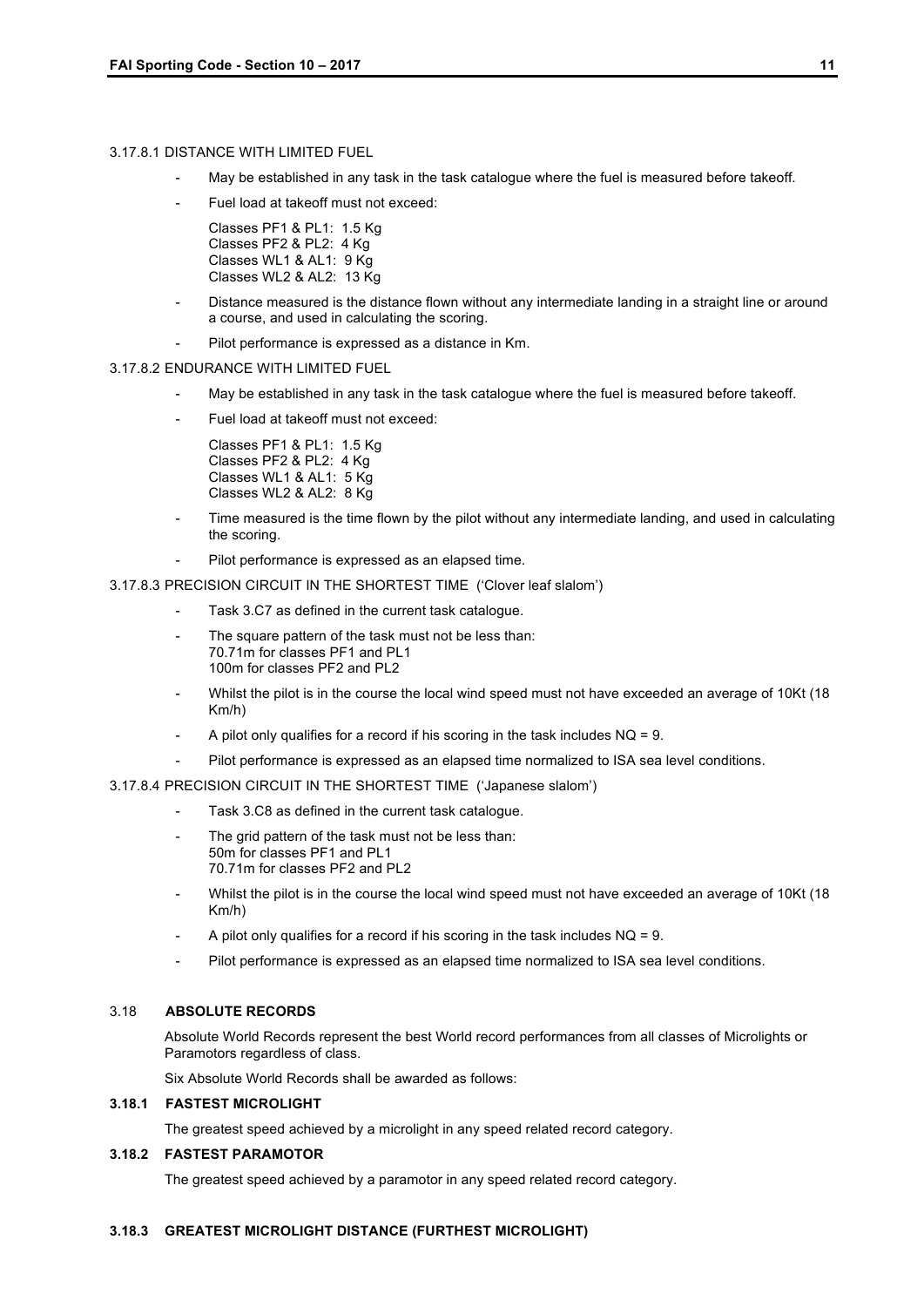The greatest distance achieved by a microlight in any distance related record category.

#### **3.18.4 GREATEST PARAMOTORÛ DISTANCE (FURTHEST PARAMOTOR)**

The greatest distance achieved by a paramotor in any distance related record category.

#### **3.18.5 HIGHEST MICROLIGHT**

The greatest altitude achieved by a microlight in any altitude or height related record category.

#### **3.18.6 HIGHEST PARAMOTOR**

The greatest altitude achieved by a paramotor in any altitude or height related record category.

*Note: New Absolute records are eligible for the De La Vaulx medal.*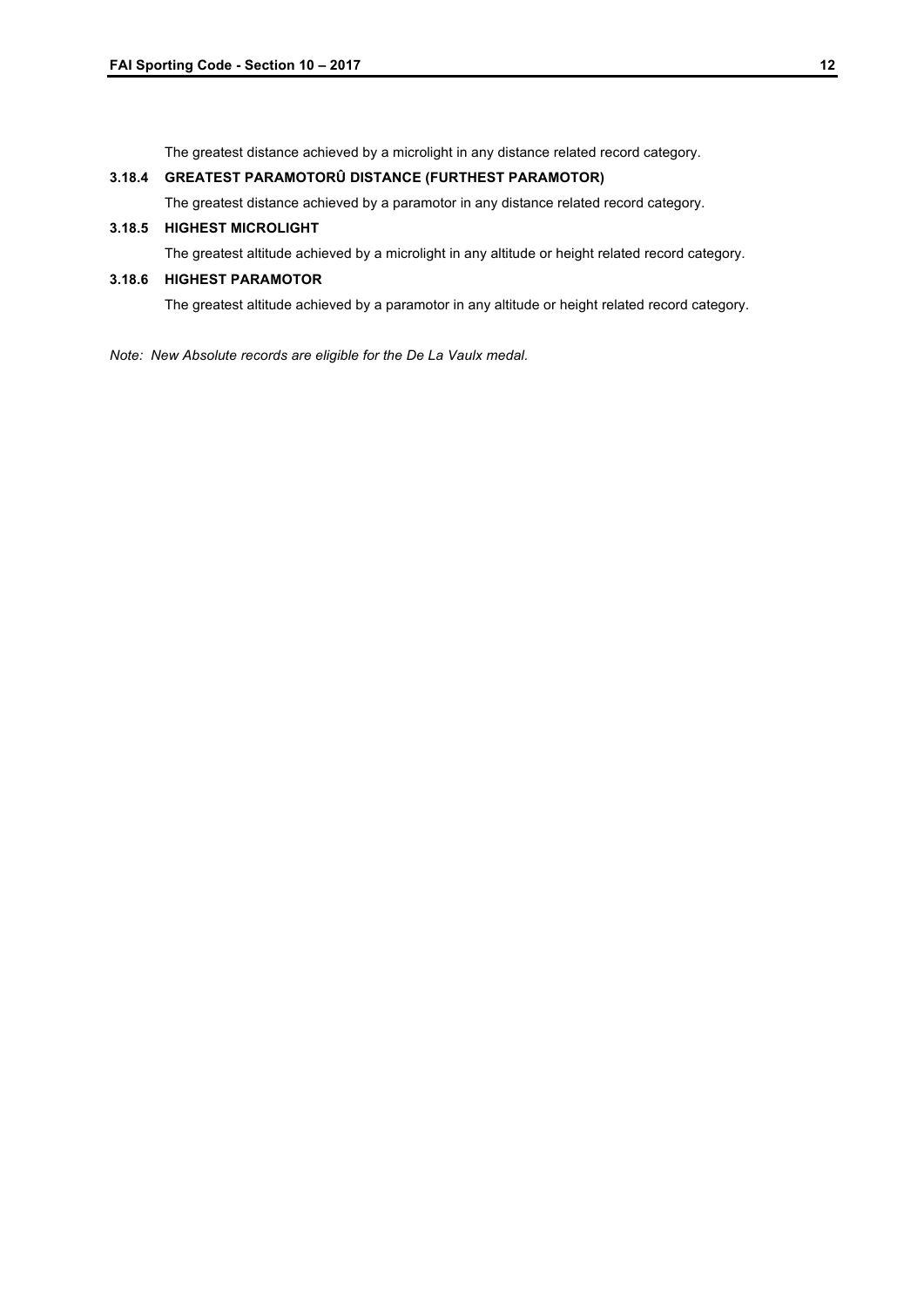## **CHAPTER 4, Championships**

WORLD AND CONTINENTAL CHAMPIONSHIPS

#### **4.1 GENERAL RULES**

*Sporting Code General Section References: Chapter 1: FAI Authority Chapter 3: Sporting Events Chapter 4: Control of Sporting Events Chapter 5: Protests, penalties.* 

*Note that GS reference covers World Air Games etc.*

#### **4.2 PURPOSE**

4.2.1 The purpose of the Championships is to provide a good and satisfying contest, to determine the World or Continental Champion in each class and to reinforce friendship amongst pilots of all nations.

#### **4.3 VALIDITY OF A CHAMPIONSHIP**

- 4.3.1 World and continental championships may be organised only by a NAC accepted by CIMA as competent to run the event.
- 4.3.2 For a world or continental championship to be valid there must be competitors from no less than 4 countries in a class, ready to fly the first task, and must start a minimum of one task.
- 4.3.3 The title of champion shall be awarded only if there have been at least 6 separate valid tasks in the class and at least one task of each type (navigation, economy, precision) has been valid.
- 4.3.3.1 For Slalom classes, the title of Slalom Champion shall be awarded only if there have been at least 3 valid tasks.

#### 4.3.4 YOUNG PILOT´S TROPHY

In each Championship class may be established a special sub class for young pilots (crew) no older, than XX years (In two-seater classes both members must be younger than XX years). This subclass may be valid, if more than 3 crews from at least two countries will be registered and will start in the first task. The age will be judged by age at the opening ceremony date.

Note: XX shall be defined at CIMA meeting from 23 to 30

#### **4.4 CHAMPIONSHIP BIDS**

4.4.1 A preliminary bid should be received by CIMA three years before the event, with the detailed bid including the local regulations (S10 A3) receiving acceptance by CIMA if possible not less than one year before. As soon as possible after acceptance an invitation requesting a reply giving intention to enter should be circulated to all NACs.

#### **4.5 PREPARATION MONITOR**

4.5.1 At the time a bid is accepted CIMA shall nominate a monitor to ensure preparations are complete and on time. The monitor shall be a jury member, steward, or person with specialised knowledge of championships. The monitor shall be invited to visit the championship site approximately 6 weeks before the start of the event and any prior rehearsal competition held prior to the event.

#### **4.6 COMPETITION DIRECTOR**

- 4.6.1 Where the candidate competition director for a Cat. 1 championship has not previously organized a successful FAI Category 1 Microlight or Paramotor championship he/she must as a minimum:
	- 1) Have actively participated in an FAI Category 1 Microlight or Paramotor championship as a competitor, team leader or a key person listed in the local regulations, and;
	- 2) Have organized national competitions.
- 4.6.2 Evidence of this experience shall be provided to CIMA in the form of a comprehensive CV supported by the NAC presenting the bid and verified by the CIMA Bureau or a nominated CIMA representative.

#### **4.7 GENERAL ORGANISATION**

- 4.7.1 Championship flights shall be controlled in accordance with the regulations contained in the Sporting Code, (General Section and Section 10) and the published local regulations for the event. (Refer Model Local Regulations, S10 A3)
- 4.7.2 The total period of the championships shall not exceed 14 days including the opening and closing ceremonies.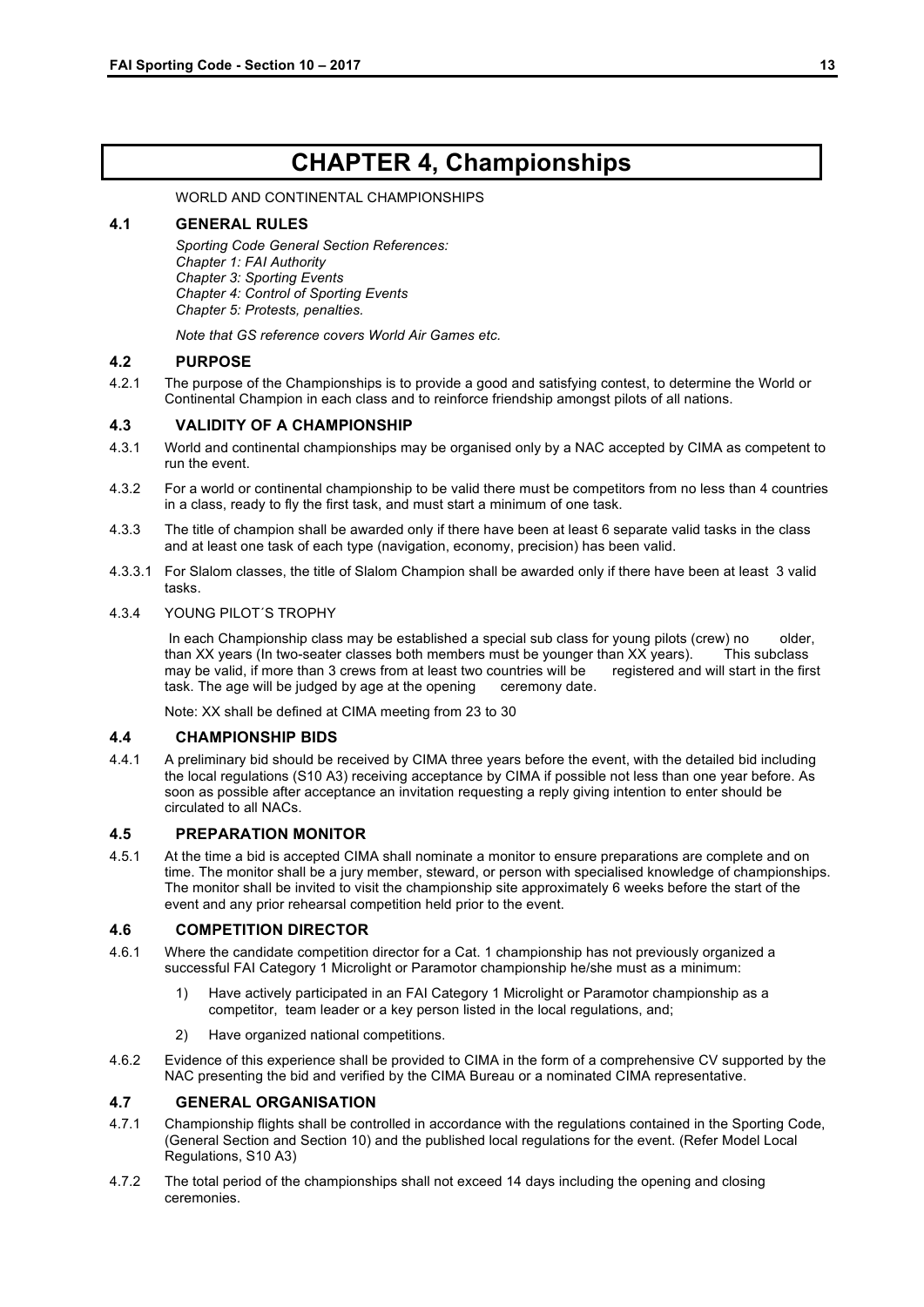- 4.7.3 An official practice period of not less than 2 (1 for slalom) and not more than 5 (2 for slalom) days immediately preceding the opening of the championship shall be made available to all competitors. All the infrastructure for the competition (camping, maps, offices, scoring, slalom stadium...) shall be ready for the first day of the official practice period. If practicable, on at least one practice day a task should be flown under competition conditions to test the integrity of the organisation and the understanding of the rules by pilots. The scores thus generated shall not be counted.
- 4.7.4 To count as a championship task, all competitors in the class shall have been given the opportunity of having at least 1 competition flight in time to carry out the task.
- 4.7.5 There will normally be a rest day only after 6 consecutive days flying, unless this day is the last one of the championship. The policy for rest days shall be declared by the director at the first briefing.
- 4.7.6 FAI medals will be awarded to the first, second and third in each class with FAI diplomas for those placed first to tenth. FAI medals will be awarded to national teams placed first, second and third. The organisers may award prizes at their discretion. After the event, Team Leaders from winning teams may order extra FAI team medals for every member of their team.
- 4.7.7 The text engraved on each FAI medal shall be in either French or English according to the preference of the organizers

#### **4.8 STATUS AND TIMING OF LOCAL REGULATIONS**

4.8.1 Local regulations are the rules for a specific event prepared by the organisers. They must use the model document format in S10 A3 and any differences shall be listed separately and submitted to CIMA for approval at least one year before the event. The CIMA Approved local regulations and entry form shall be sent to NACs not less than 6 months before the event stating the amount of the entry fee and what it covers.

#### **4.9 ENTRY FEE**

- 4.9.1 As a minimum the following should be included in the entry fee:
	- Use of airfield and task area during the event.
	- One copy of official competition map for each pilot and team leader.
	- Contest numbers, identity badges, opening and closing ceremonies, and all championship information.
- 4.9.2 The organisers may supply competitors with a document of supplementary information upon their arrival at the championships site. Any matter intended to have the force of a competition rule must have been approved, as a minimum, by the CIMA Bureau. Only minor matters may be approved by this method. Local regulations and supplementary information must not conflict with the general rules.
- 4.9.3 Teams wishing to take advantage of the official practice period shall be able to register and get all items mentioned in S10 4.9.1 at least the day before the first official practice starts.
- 4.9.4 Once competition flying on the first contest day has started, no rules or regulations may be changed. Any additional requirements within the rules needed during the event must not be retrospective.

#### **4.10 INTERNATIONAL JURY**

4.10.1 There shall be a nominated jury of 3 persons of different nationalities excluding that of the organisers. The president of the jury shall be appointed by CIMA. The two other jury members shall be confirmed by CIMA.

#### **4.11 RESPONSIBILITIES OF THE ORGANISER AND THE DIRECTOR**

- 4.11.1 The NAC organising the championships shall appoint a championships director acceptable to CIMA not later than 6 months prior to the event. Any change of director must be approved by CIMA.
- 4.11.2 The director shall take overall operational responsibility for the event, including the programme of tasks to be flown. He is also responsible for publishing a final entry list and the names of key officials by the start of briefing on the first flying day, for issuing the daily results with minimum delay and on demand, make public all the circumstances that have had any bearing on the scoring for the tasks, including the coordinates for turn points, hidden gates, ground markers, etc. and for reporting the full results, including details of protests or serious problems encountered, to his NAC with copies to FAI and the CIMA president (S10 A5, Notes for directors).
- 4.11.3 The director or his named deputy shall be available at the championship site at all times during the contest flying period. If a championship class is to be flown from a separate site, a director shall be nominated for this class.

#### **4.12 PROGRAMME AND FACILITIES**

4.12.1 The organisers shall provide all facilities necessary for the satisfactory operation of the championship, and circulate to each team leader the following information as a minimum, as far in advance as possible (S10 A2 & A3).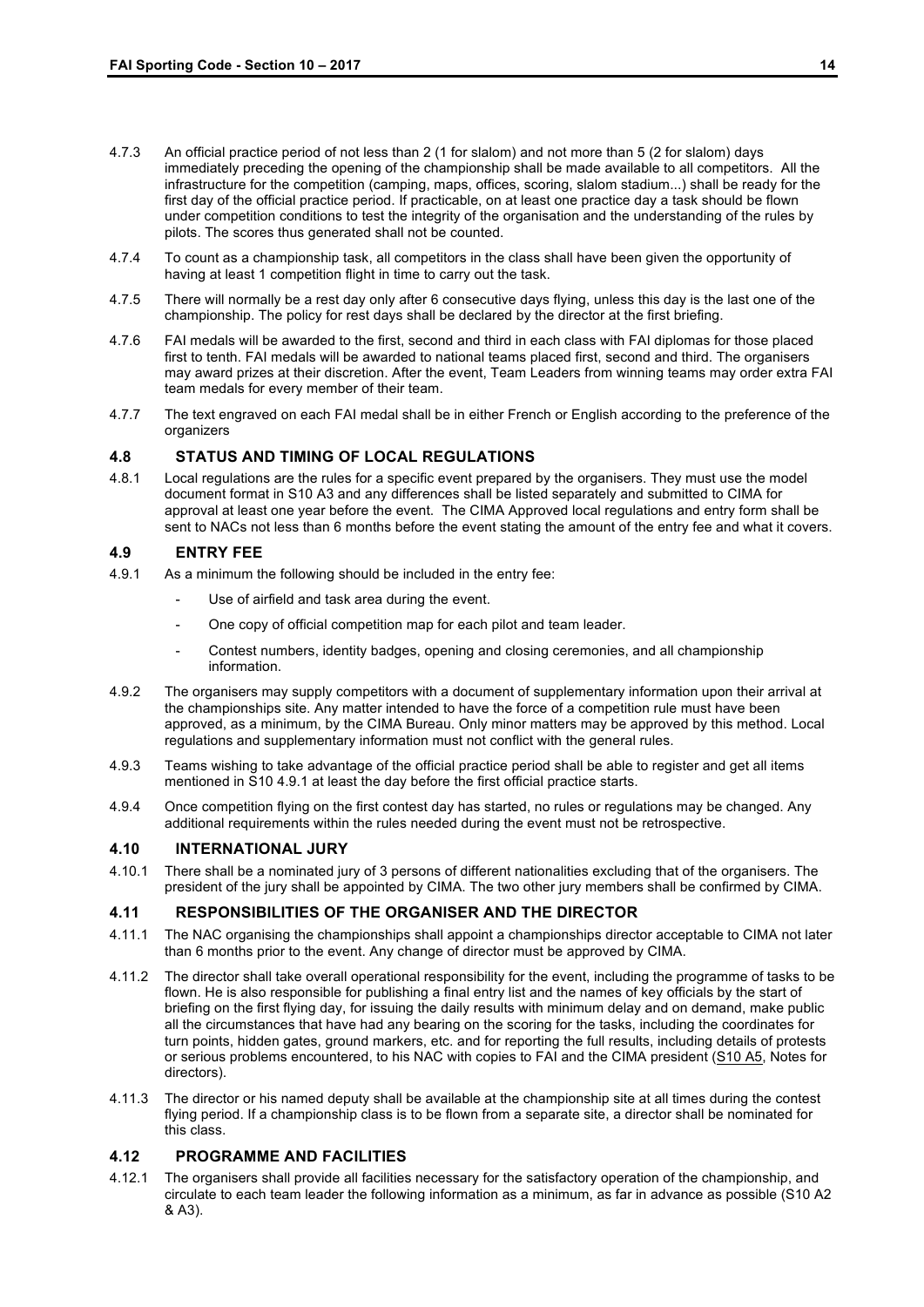- Programme of the championship with dates and times.
- Names of the director, chief officials, jury and stewards.
- General operational information including meteorological and safety arrangements, repair facilities and communication information.
- Information on likely tasks, and airspace and any hazardous considerations.
- Accommodation and food arrangements including facilities for press and visitors.
- Plans of airfields or sites to be used showing flying layout, and location of entrances and administrative and domestic buildings, vehicle parks and campsites.
- Full list of documents and equipment to be provided by competitors.
- A provisional entry list on request.
- Any extra language or interpreting facilities.
- The number of specialists, if any, that may be brought by competitors in addition to the official team crew members.

#### **4.13 STEWARDS**

- 4.13.1 The organisers shall appoint a minimum of 1 steward. If Microlights and Paramotors are competing in the same venue at the same time, there will be a minimum of 3 stewards.
- 4.13.2 All stewards will be of different nationalities excluding that of the organiser, except that in the event of a last minute failure to attend a replacement steward of any nationality and acceptable to the other stewards may be invited.
- 4.13.3 Stewards must be able to speak a common language, preferably English, and have extensive experience of international Microlight or Paramotor or other FAI competitions.

One steward should if possible be able to speak the language of the organisers.

One steward should if possible be a pilot of the type of aircraft being flown in the championships preferably with experience as a competitor in that type at an international level.

4.13.4 At least 1 steward shall be present at each championship site or contest area throughout all operational activities (GS 4.3.4.2).

#### **4.14 NATIONAL TEAMS**

- 4.14.1 The organizers shall state in the local regulations the maximum number of Microlight and Paramotor aircraft which may be entered by a NAC and the maximum number a NAC may enter in any class. Each national team shall have a nominated team leader.
- 4.14.2 A change from one class to another is not permitted after the closing date unless the entry is restricted or the championship is not held in a class.
- 4.14.3 Each NAC shall select its own team leader, deputy team leader, competitors and crews, provided that they qualify under the rules. No more than 1 pilot or 1 crew is permitted for each competing aircraft. Ground crews may be of any nationality.
- 4.14.4 The team leader may be a competitor or crew but it is strongly advised that he/she should be additional to them. If not a competitor the team leader may be of any nationality. If a class is to be flown separately, a deputy team leader should be nominated for it.
- 4.14.5 NAC's may enter one extra all female team crew per class above the maximum number stated by the organizer in the local regulations.
- 4.14.6 NAC's may enter one extra disabled (wheel chair bound) team pilot in the PL1 class above the maximum number stated by the organizer in the local regulations.

#### **4.15 TEAM LEADER RESPONSIBILITIES**

4.15.1 The team leader is the liaison between the organisers and his team and is responsible for the proper conduct of his team members, for ensuring that competitors do not fly if ill or suffering from any disability which might endanger the safety of others and that they have read and understand the rules.

#### **4.16 PILOT AND NAVIGATOR QUALIFICATIONS**

- 4.16.1 A competing pilot shall be of a sufficient standard to meet the demands of an international championship and hold a valid pilot licence or certificate.
- 4.16.2 Each competing pilot and navigator shall hold a valid FAI sporting licence issued by his own NAC. A navigator shall have reached the age of 14 years.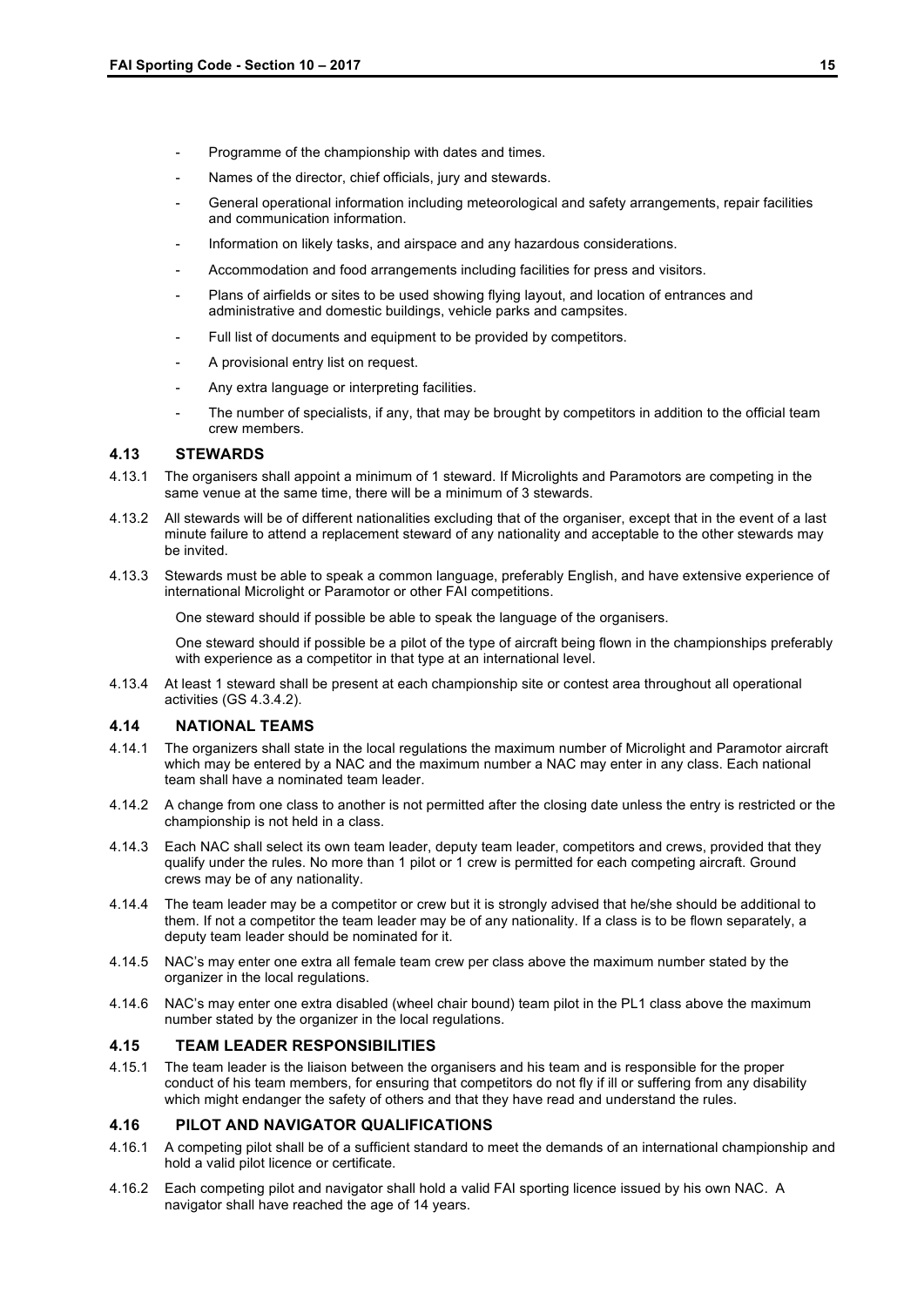#### **4.17 AIRCRAFT AND ASSOCIATED EQUIPMENT**

- 4.17.1 Aircraft and other equipment which are provided by the competitors must be of a performance and standard suitable for the event. An aircraft that does not comply with the Microlight or Paramotor aircraft definition (S10 1.3) may not fly in the competition.
- 4.17.2 Each competing aircraft must possess documentary evidence confirming it is legal to fly in its country of origin or in the country entering it or in the country of the organisers.
- 4.17.3 All aircraft must be made available to the organisers during the period of registration for an acceptance check in the configuration in which they will be flown.
- 4.17.4 An aircraft shall fly throughout the championships as a single structural entity using the same set of components used on the first day. However, propellers or in the case of paramotors also carburettor jets may be changed (before a task) to enhance performance providing that the weight limit of the aircraft is not exceeded, and that the certificate of airworthiness is not prejudiced.
- 4.17.5 An emergency parachute in Paramotors is not to be considered as a part of the structural entity.
- 4.17.6 The organizers have the right to inspect for airworthiness and if necessary, ground for safety reasons, any competing aircraft at any time during the championships.
- 4.17.7 Competing aircraft in classes AL, WL and GL shall have a still-air range of not less than 250 km. Classes WF, PF and PL shall have a still-air range of not less than 100 km.
- 4.17.8 A WF or PF must be foot launched for all tasks.
- 4.17.9 If there is no separate class for aircraft with electric engines there shall be no fuel limit for them in any task.

#### **4.18 INSURANCE**

4.18.1 Documentary proof of insurance as specified by the organiser on the entry form or in the local regulations shall be made available to the organisers before starting to fly from the competition site(s).

#### **4.19 CONTEST NUMBERS**

- 4.19.1 The organisers shall allocate numbers or letters to each competing aircraft. Microlight classes shall normally display them on the underside of the right wingtip with the top of the numbers or letters towards the leading edge. Paramotor classes shall normally display them on the pilot's helmet and/or cage netting and also centrally on the underside of the canopy, top towards the leading edge.
- 4.19.2 The size of the figures and the area on the wing to be kept clear for this purpose shall be not less than 0.5m tall. National registration letters or numbers shall not be obscured.
- 4.19.3 For Slalom competitions, the organiser shall allocate numbers to each competing aircraft which shall be displayed on the front and back sides of the cage.

#### **4.20 REGISTRATION**

- 4.20.1 On arrival at the championships site each team leader and the team members shall report to the registration office to have their documents checked and to receive any supplementary regulations or information. The local regulations shall state the times of the opening and closing of the registration office.
- 4.20.2 After registration no changes of crew member or aircraft may be made.
- 4.20.3 Registration information may be available to team leaders on request until the start of flying on the first contest day.

#### **4.21 BRIEFING**

- 4.21.1 The organisers shall hold a briefing for team leaders and/or competitors as a minimum on each flying day at which full meteorological and operational information concerning the tasks shall be given. Task, weather, airspace information and any special requirements shall be in writing either on a large permanent display briefing boards or as printed handouts to team leaders, jury members and stewards. Any verbal amendments that are made to the printed task information during the briefing shall be published as an official update before the task window opens.
- 4.21.2 Briefings shall be recorded by notes, tape recorder or similar. Recordings shall be kept intact for not less than 6 months.
- 4.21.3 Flight safety requirements given at briefing shall carry the status of regulations.
- 4.21.4 Briefing may be postponed from the set time in the event of bad weather and further briefings given. This information must be prominently displayed.

#### **4.22 TEAM LEADERS' MEETINGS**

4.22.1 Communication between the organisers and competitors is, in addition to daily briefing, normally through team leaders' meetings. These shall be held at the director's initiative but shall also be held within 18 hours if 5 or more team leaders request a meeting.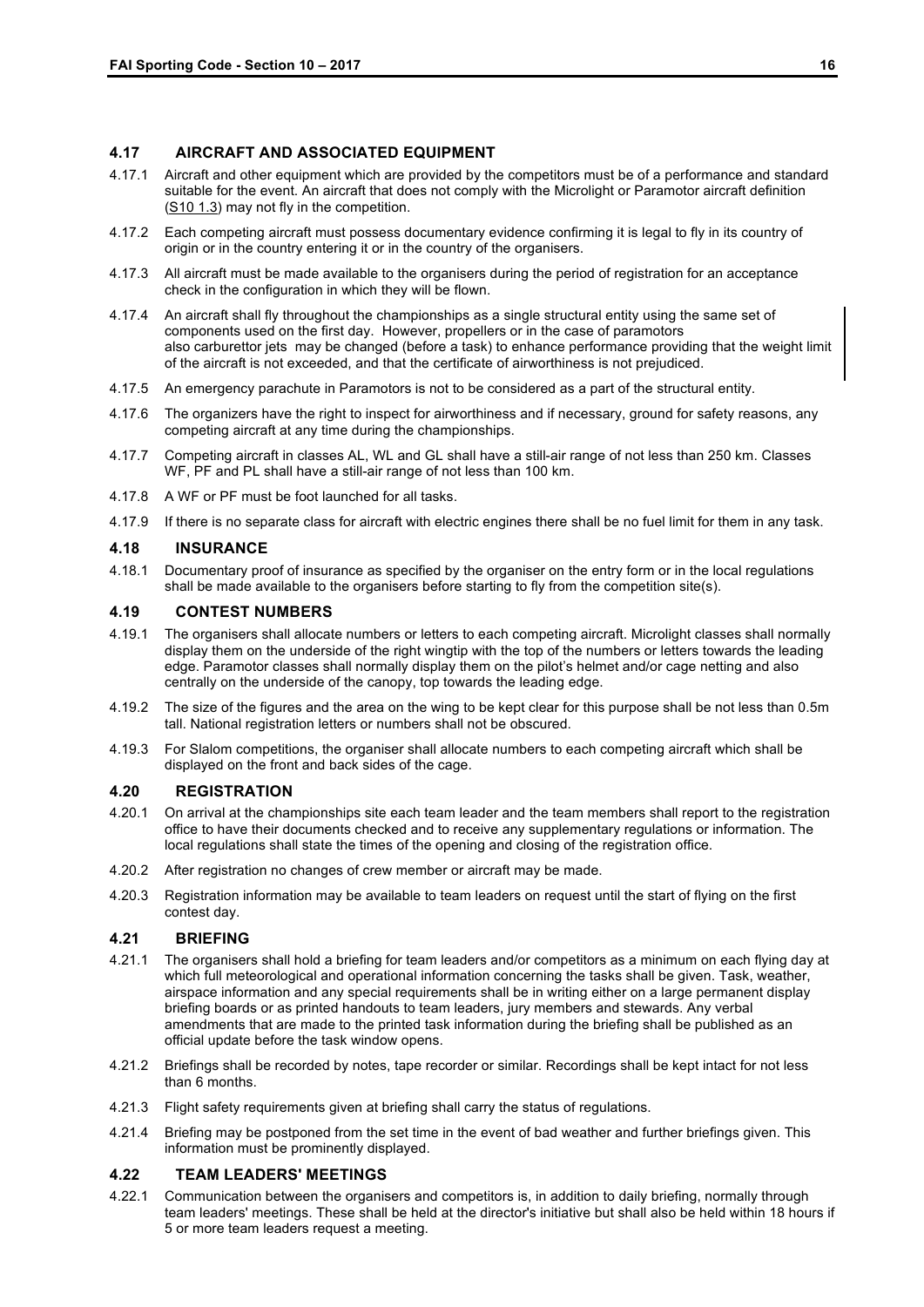#### **4.23 OPERATIONAL REGULATIONS**

- 4.23.1 Compliance with the law. Each competitor is required to conform to the laws and to the rules of the air of the country in which the championship is held.
- 4.23.2 Airworthiness. Each aircraft shall be flown within the limitations of its certificate of airworthiness or permit to fly. Any manoeuvre hazardous to other competitors shall be avoided. Jettisonable ballast is prohibited on Paramotors.
- 4.23.3 Preparation for flight. Each aircraft shall be given a daily pre-flight check by its pilot and shall not be flown unless it is serviceable.
- 4.23.4 Damage to a competing aircraft. Any damage shall be reported to the organisers without delay and the aircraft may then be repaired. Any replacement parts must be replaced by an identical part, except that major parts such as a wing for a Paramotor may be replaced by a similar model or one of lesser performance.

*Note. Change of major parts may incur a penalty.*

4.23.5 Replacing of an aircraft. An aircraft may only be replaced (temporarily or permanently) if damage has resulted through no fault of the pilot. If permission is given to replace the aircraft it may be replaced only by an identical make and model or by one of similar performance and eligible to fly in the same class.

#### **4.24 FLIGHT SAFETY**

- 4.24.1 Safety systems. A protective helmet must be worn on all flights unless this restricts vision from within an enclosed cockpit canopy with supine seating. An emergency parachute is highly recommended, and in Paramotors is mandatory.
- 4.24.2 Other safety systems. Other safety systems may be detailed in the local regulations. These shall be complied with unless they invalidate the airworthiness certification of the aircraft.
- 4.24.3 Fitness. A pilot shall not fly unless he is fit. Any injury, drugs, or medication which might affect the pilot's performance in the air must be reported to the director before flying.
- 4.24.4 Collision Avoidance. Circuit and landing patterns shall be complied with and a proper look out kept at all times. An aircraft joining another in a thermal shall circle in the same direction as that established by the first regardless of height separation.
- 4.24.5 During a navigation along a leg, competitors must not backtrack along the track line against the direction of the task. Backtracking is defined as flying with an angle of greater than 90 degrees in respect to the intended flight direction. This limitation is extended to the corridor defined by the width used to score gates in the task.
- 4.24.6 Collision. A competitor involved in a collision in the air must not continue the flight if the structural integrity of his aircraft is in doubt.
- 4.24.7 Cloud flying. Cloud flying is prohibited and aircraft shall not carry gyro instruments or other equipment permitting flight without visual reference to the ground. The organisers may include special instruments by type or name under this prohibition.
- 4.24.8 Aerobatics. Unauthorised aerobatics are prohibited.
- 4.24.9 Any infringement of any safety rule shall result in penalty.

#### **4.25 TEST OR OTHER FLYING**

4.25.1 No competitor shall take off during a competition day from the competition site without the permission of the director. This may be given for test flying except that if the task for that class has started the pilot must land and make a competition take-off on the task. Practising prior to a precision landing task is forbidden.

#### **4.26 EXTERNAL AID TO COMPETITORS**

- 4.26.1 The following limitations are so that, as far as possible, the contest shall be between individual competitors, neither helped nor controlled by external aids except when authorised in the Local Regulations.
- 4.26.2 Any help in navigation or thermal location by any non-competing aircraft including competing aircraft not in the act of carrying out the task of their own class, is prohibited.
- 4.26.3 Pilots must be qualified for flight planning in navigation or economy tasks. Competition directors are encouraged to run some of the navigation or economy tasks in a way that pilots must prepare their flight plans individually.

#### **4.27 ELECTRONIC EQUIPMENT**

4.27.1 CIMA approved GNSS flight recorders and ELT's without voice transmission capability are permitted and may be carried. Sealed mobile phones, switched off, may be carried for use after landing or in an emergency. Only materials issued by the organizer, mathematical calculators without any capability for any data transfer, and clocks may be used for preflight preparation and flight control.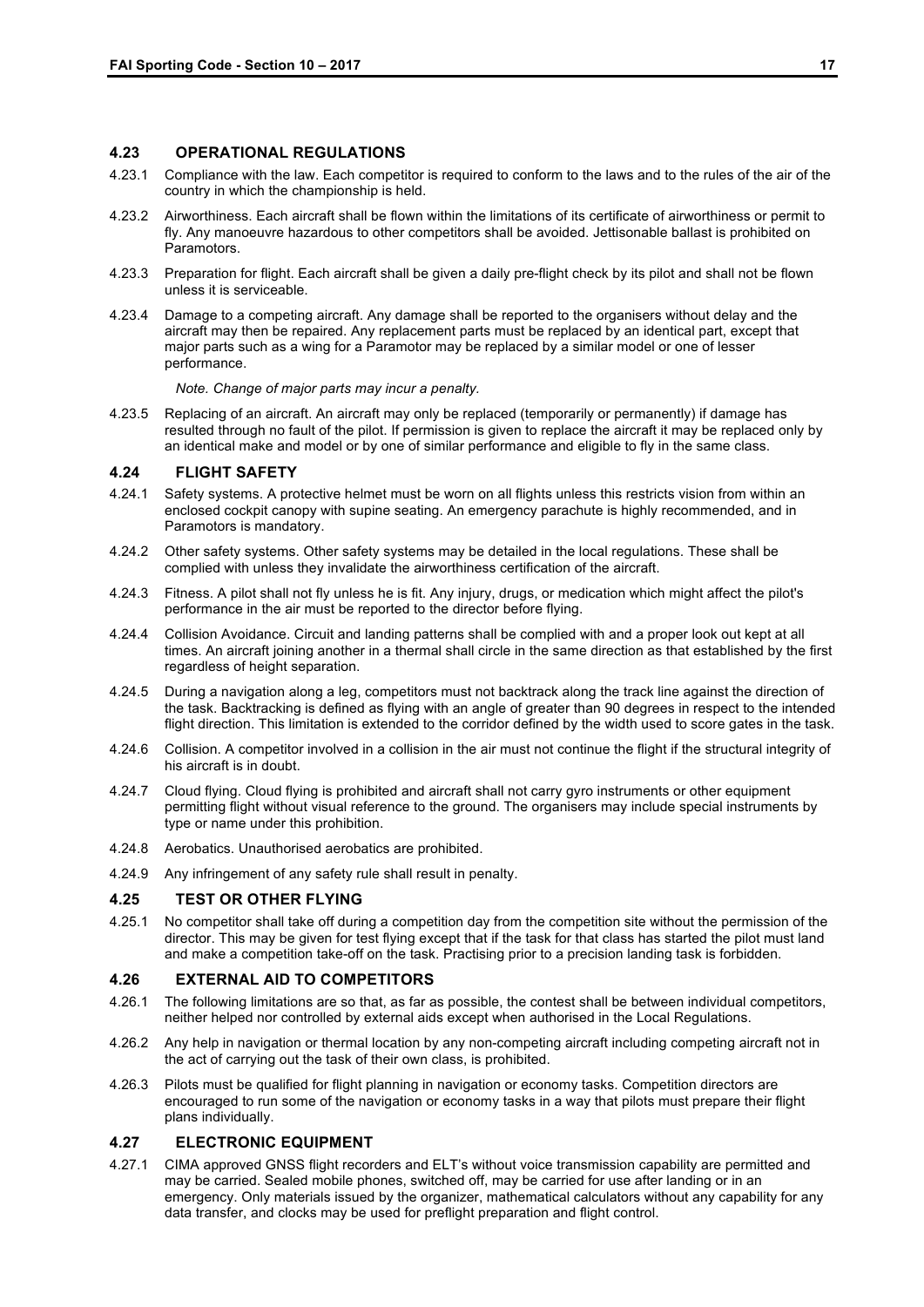Unless otherwise briefed, then in the period between entering quarantine before flying a task and leaving quarantine after flying a task no other electronic devices with real or potential communication and/or navigation capabilities shall be available to, or accessed by the pilot or crew. Breaking of this rule may result in disqualification.

4.27.2 The director will establish a document-based method for sealing and unsealing that will enforce seal checking after each task.

#### **4.28 CHAMPIONSHIP CLASSES**

- 4.28.1 The championships shall be held in one or more of the championship classes (S10 1.5) as approved by CIMA.
- 4.28.2 If a championship is held in more than one class, each class shall be regarded as a championship in its own right and the organisers must, as far as possible, avoid interference of one class by another.
- 4.28.3 Each competing aircraft will be subject to inspection for compliance with class rules at any time during the championship.

#### **4.29 CHAMPIONSHIP TASKS**

- 4.29.1 On each flying day a task shall be set chosen from A4, unless prevented by the weather. A precision task may be combined with a cross-country task or set separately as specified at briefing. If possible, two tasks should be set on each day for each class.
- 4.29.2 The tasks to be used shall be chosen from the Task Catalogue defined by the Director, based on the Master Task Catalogue, S10 A4. The Task Catalogue shall be approved by CIMA and precisely set out in the local regulations together with the method of scoring.
- 4.29.3 Tasks shall, as far as practicable, conform to the following guidelines in standard championships:

#### **For Microlight aircraft classes AL, WL WF and GL**

- A Tasks for flight planning, navigation, etc with no fuel limit: 65% of the total value of the tasks flown.
- B Tasks for fuel economy, speed, duration, etc with limited fuel: 20% of the total value of the tasks flown.
- C Precision tasks: 15% of the total value of the tasks flown.

#### **For Paramotor aircraft classes PF and PL**

- A Navigation: 33% of the total value of the tasks flown.
- B Economy: 33% of the total value of the tasks flown.
- C Precision: 33% of the total value of the tasks flown.
- 4.29.4 In "Precision championships" for Paramotors 100% of the tasks will be precision tasks.
- 4.29.5 The task for each class may be different and a task may be set for one class only.
- 4.29.6 The director shall state at briefing the times of take-off, and the times at which any turn points or finish line closes and the time at which aircraft must land, as appropriate. If a start is delayed, given times for turn points or finish lines will be delayed a corresponding amount, unless specifically briefed to the contrary.
- 4.29.7 Where possible and practicable, the task director should try set an additional or alternative task at briefing for use, should the weather conditions change from those forecast at the time of the briefing.

#### **4.30 START OF A TASK**

- 4.30.1 The order in which competitors shall take-off shall normally be left free within an open window period, unless the specific requirements of the task dictate that it should be ordered, in which case it will be given at the briefing. Take offs shall normally be made from the marked deck.
- 4.30.2 A competitor shall be permitted more than one start for a task if specified in the task description however each task may be flown only once. A failed take-off shall count as one of the permitted number of starts unless the cause was the fault of the organisers. In this case the director shall authorise a further start.
- 4.30.3 A competitor may return to the airfield within 5 minutes of take-off for safety reasons or in the event of a FR failure. In this case a further start may in principle be made without penalty but equally the competitor must not benefit in any way from restarting. Exceptions and penalties will be specified in the task description.
- 4.30.4 Pilots in Paramotors may have 3 attempts at take-off in tasks where the take-off order is given.
- 4.30.5 After take-offs have started the organisers may suspend flying if to continue is dangerous. If the period of suspension is sufficiently long to give an unfair chance to any competitor the director shall cancel the task. Once all competitors in a class have taken off, or had the opportunity to take off, the task may not be cancelled other than for reasons of force majeure.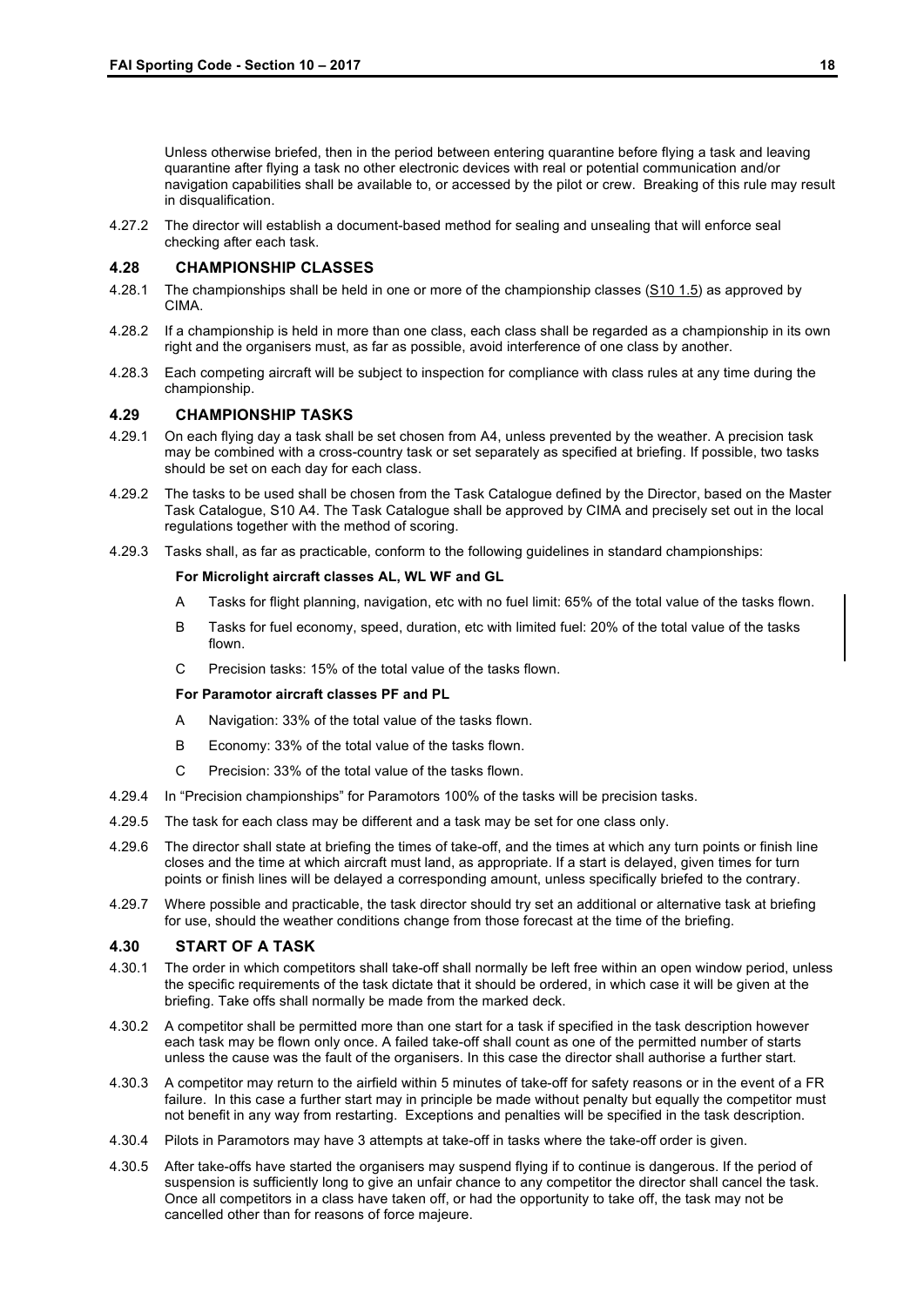#### **4.31 FLYING THE TASK**

- 4.31.1 Fuelling arrangements shall be given to competitors at first briefing.
- 4.31.2 A set course shall be flown in the direction specified at briefing.
- 4.31.3 Control at turn points shall be by FR.
- 4.31.4 A speed task, or speed section of a task, shall be timed from take-off or by a line on the ground using official observers, or by a timed touch and go, or from FR evidence as given at briefing.
- 4.31.5 Take-offs and landings by Microlights in all tasks shall be completed within a 100 x 25 m landing deck, or for the task "Short take off and landing over obstacle", within a deck 150 m x 25 m. Aircraft not capable of taxiing unaided from the deck after landing score zero. Landing provisions in the case of an emergency shall be specified at briefing. Failure to comply with instructions regarding emergency shall incur a penalty.

Deck length shall be corrected for altitude at the rate of a 7% increase for every full 300m of elevation, rounding the result to the nearest integer metre. The width of the deck may be decreased to be adjusted to the width of the existing runway (S10 4.31.5).

To minimise the potential for incorrectly applying landing penalties for landing decks prepared on grass runways, the approach area to the landing deck shall have its grass cut short. The length of the approach area shall be at least equal in length to the landing deck unless otherwise constrained by airfield physical limitations. When scoring landings to a deck, ALL video footage (ie all that available from differing viewing angles) should be reviewed before landing penalties are confirmed.

- 4.31.6 Precision landing tasks and their control shall be detailed in the local regulations.
- 4.31.7 The official map, or partial copies of it, is the only one allowed to be used or carried to fly the tasks or to be consulted in quarantine prior to or after a flight.
- 4.31.8 The en-route photographs used for navigation tasks of Microlights must be taken from the air, between 150 and 300m AGL in the direction of the track, not more than 30 degrees off the track direction. The object on the photograph, that has to be found by the competitor, must not lie more than 200m off the track.

#### **4.32 OUTLANDINGS**

- 4.32.1 Evidence of the landing place must be obtained from FR evidence. On return to base the pilot must go immediately to control with his evidence. Failure to follow this procedure without good reason may result in the pilot not being scored for the task, or charged for any rescue services which have been called out, or disqualification.
- 4.32.2 After landing, a Paraglider canopy must be folded to indicate that the pilot does not need help.

#### **4.33 FLIGHT BOUNDARIES**

- 4.33.1 Flights terminating beyond the boundaries of the organiser's country shall score only to the point where a straight line between the start point or last turn point and the landing place last cuts the boundary, unless permission is given to cross such boundaries in the local regulations.
- 4.33.2 The organisers shall specify in the local regulations or at briefing controlled airspace or other areas where flight by competing aircraft is prohibited or restricted. Such areas shall be precisely marked on competition maps.

#### **4.34 SCORING**

- 4.34.1 The scoring system to be used shall be approved by CIMA and attached to the local regulations. The scoring must be performed by strictly applying the procedures and formulas found in the approved task catalogue.
- 4.34.2 Score sheets shall state the date when the task took place, and the date and time when the score sheet was issued, the task number, classes involved in the task, competitor names, country, competitor number and score. Regardless of any electronic board for publishing scores or results, score sheets with the official or final results and any decision regarding a protest must be physically posted on the official notice board.
- 4.34.3 Score sheets shall be marked Provisional, and Official, or if a protest is involved, Final. A provisional score sheet shall only become official after all complaints have been answered by the director. Scores shall not be altered when the provisional sheet is made official.
- 4.34.4 The time of issue is the moment when a score sheet is posted on the official score board and carries the time when this is done, together with the signature of the championship director. In the case of an electronic score publishing system, the director's signature won't be necessary as long as the publishing system is directly managed by the director and his scoring team.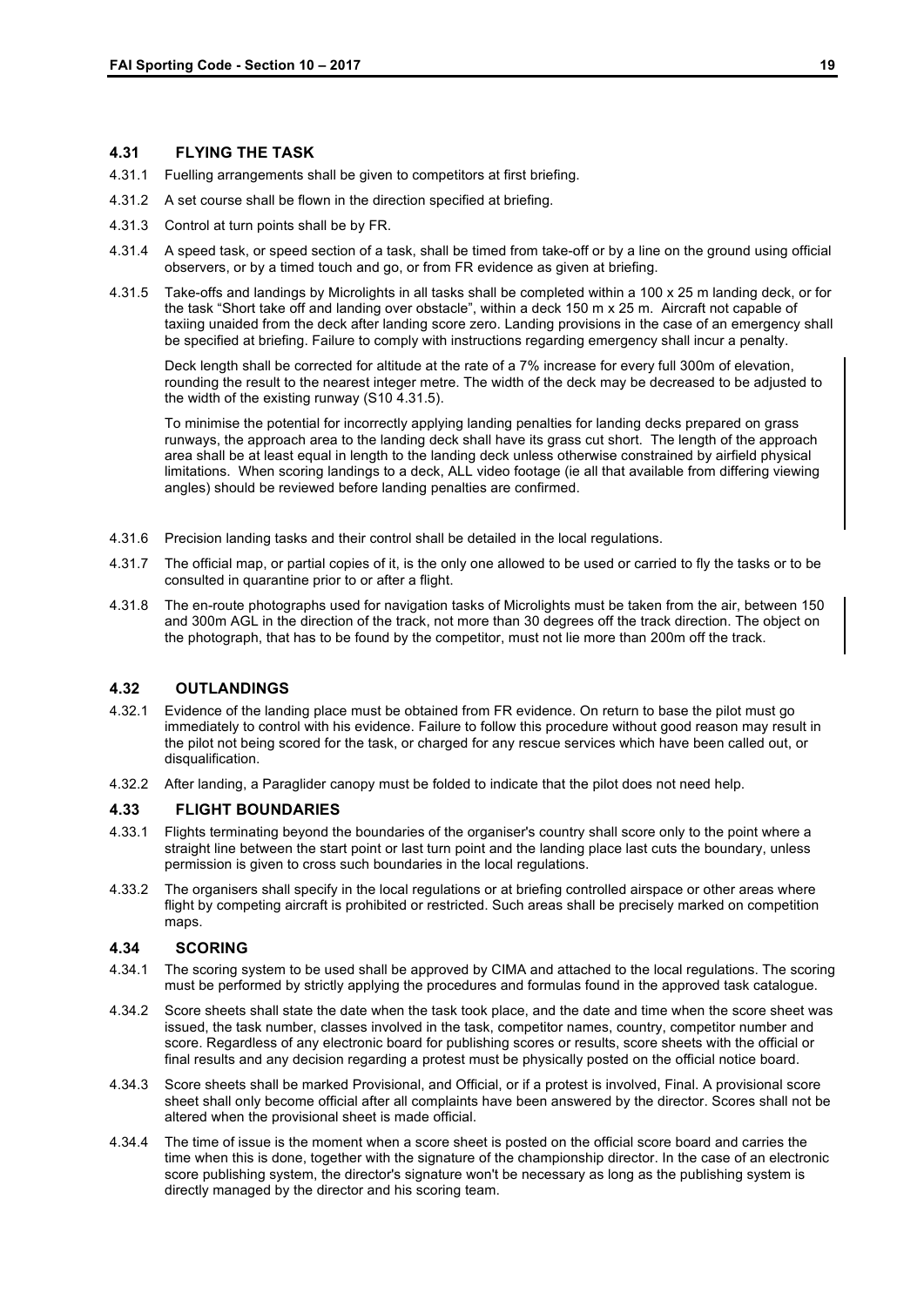- 4.34.5 The provisional score sheet must be posted with the minimum delay after finishing the task. The official score sheet must be posted as soon as possible thereafter. In the case of the last task, the time limit is 2 hours after the posting of the provisional score sheet.
- 4.34.6 Overall scores will be posted as soon as the provisional scores for the second task are available.
- 4.34.7 Team scores will be posted as soon as the provisional scores for the first task are available.
- 4.34.8 Overall scores and team scores will be updated at least:
	- When the first provisional scores for a new task are posted.
	- When a task scoring goes official or final.
	- Once a day if there are changes in provisional scores.
- 4.34.9 Overall scores will reflect the status of each individual task (provisional, official, final).
- 4.34.10 The overall results shall be computed from the sum of the task scores for each competitor, the winner having the highest total score in the class.
- 4.34.11 The team score shall be computed from
	- a) the sum of the scores of the top three pilots of each country in each class in each task grouped together in:
	- Classes AL1, AL2, WL1, WL2, GL1 and GL2
	- Each valid Paramotor class which has a minimum of 8 pilots.
- b) a combined Nation Score for paramotor classes shall be computed from the sum of the scores of:
	- top 3 pilots in PF1 class excluding any PF1f participant
	- top 3 pilots in PL1 class
	- 1 top crew in PF2 class
	- 1 top crew in PL2 class
	- 1 top female pilot in PF1f class

of each country in each task grouped together.

- 4.34.12 The task score for which a pilot was disqualified shall not count for team scoring. Other valid tasks flown by this pilot are not affected.
- 4.34.13 A score given to a competitor shall be expressed to the nearest whole number, 0.5 being rounded up.
- 4.34.14 All distances not obtained from FR's shall be calculated from the official map and rounded up to the next 0.5 km.
- 4.34.15 A pilot who did not fly scores zero and is indicated DNF or "Did Not Fly" on the score sheet. A pilot who is disqualified will be indicated DSQ or "Disqualified" on the score sheet.
- 4.34.16 Deduction of penalty points for a task shall be made after scoring is completed.
- 4.34.17 In Paramotors, except for Slalom events, if less than 50% of pilots in class start a task then after all penalties have been applied each pilot score for the task will be reduced on a pro-rata basis according to the following formula:

Pilot final task score = Ps\*(MIN(1,(Ts/Tc)\*2))

*Where*

- Ps = Pilot task score after all penalties Etc. are applied.
- Ts = Total started; total number of pilots in class who started the task *(ie properly, beyond 5 minute rule).*
- Tc = Total class; total number of pilots in class.
- 4.34.18 If a pilot's score is for any reason negative, including penalties, his score for that task shall be taken as zero. Negative scores shall not be carried forward.
- 4.34.19 If a failure in FR flight analysis or scoring is discovered before the end of the championship and the failure is due to a technical error which emanates from the equipment being used for the FR flight analysis or scoring, this failure must be corrected regardless of time limits for complaints and protests in S10 and the local regulations.
- 4.34.20 The track logs used to score a task should be made available to all competitors as soon as possible and remain intact and available for 90 days after the end of the competition.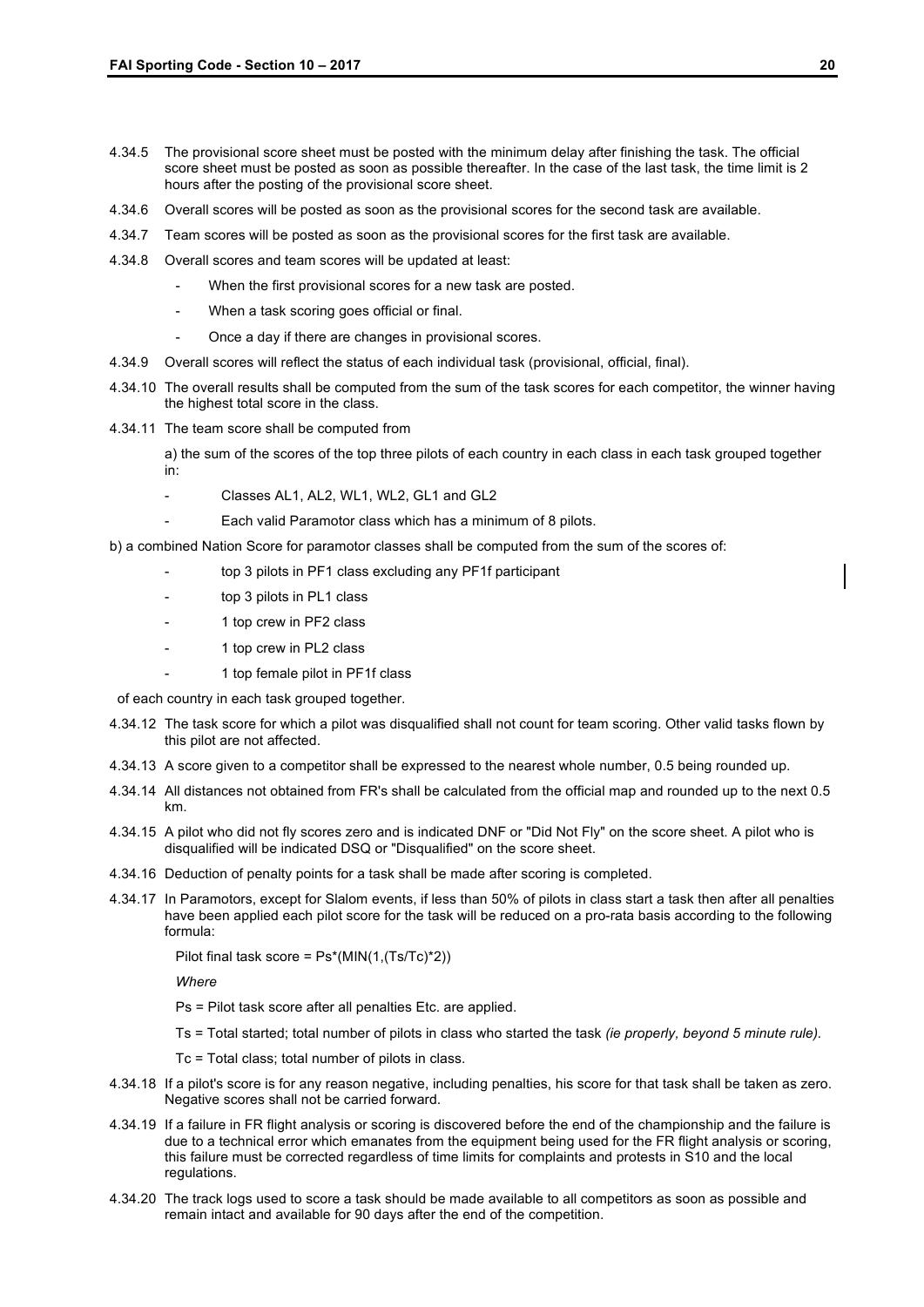#### **4.35 COMPLAINTS**

(Ref. GS, Chapter 5)

- 4.35.1 A competitor who is dissatisfied on any matter may, through his team leader, make a complaint in writing to the director.
- 4.35.2 Complaints must be presented not later than 6 hours after the respective provisional score sheet has been published, not counting the time between 22:00 and 07:00, except for the tasks for which the results are published on the last competition day, or for provisional score sheets published on or after the last competition day, when the time limit is 2 hours.
- 4.35.3 Complaints shall be made and dealt with without delay. A complaint that could affect a task result, must be dealt with and answered in writing before any official score sheet is issued. The complaint and its response must be published on the official notice board.

#### **4.36 PROTESTS**

(Ref. GS, Chapter 5)

- 4.36.1 If a competitor is dissatisfied with the decision on a complaint, the team leader may make a protest to the director in writing and accompanied by the protest fee. The fee is returnable if the protest is upheld or withdrawn before the start of the proceedings. A protest may be made only against a decision of the championship director.
- 4.36.2 A protest must be presented not later than 6 hours after the respective official score sheet has been published, except for the tasks of the last competition day, or for official score sheets published on or after the last competition day, when the time limit is 2 hours. The night time between 22:00 and 07:00 is never included.
- 4.36.3 The amount and currency of the protest fee shall be stated in the local regulations.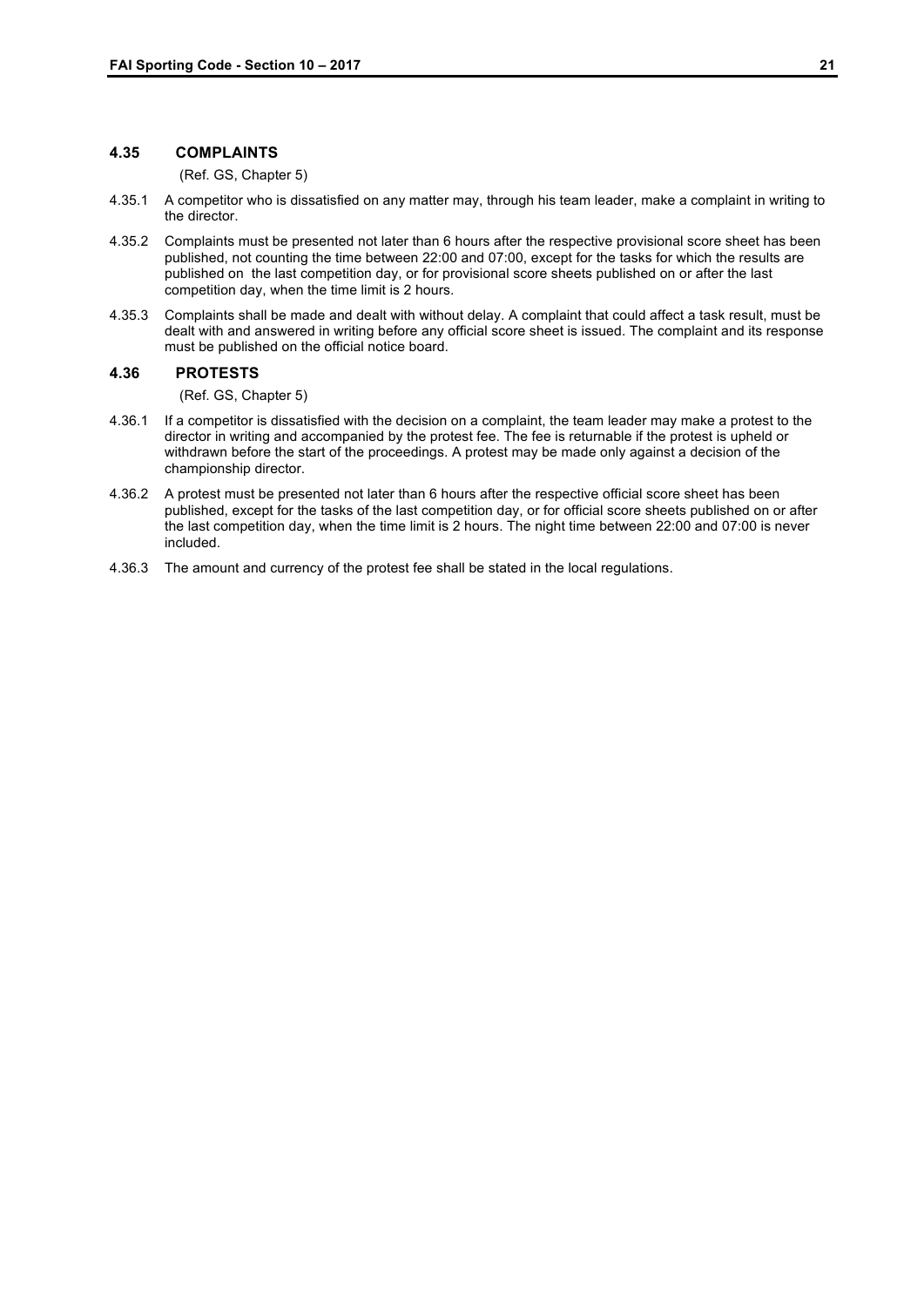### **CHAPTER 5, Control & Measurement**

#### CONTROL AND MEASUREMENT OF FLIGHTS

Sporting Code General Section References:

*Chapter 4 - Observers, Officials*

*Chapter 7 - Measurement Requirements.*

#### **5.1 CONTROL OF FLIGHTS**

Control of flights shall be effected by official observers (GS 4.2).

- 5.1.2 For Records, evidence of the landing place shall include signatures and addresses of at least two independent witnesses, or flight recorder evidence. (S10 A6).
- 5.1.3 In Championships, verification of outlanding places shall be made by flight recorder evidence.
- 5.1.4 In championship precision tasks, any conclusive video evidence may be used to verify a pilot's performance.

#### **5.2 MEASUREMENT**

- 5.2.1 Weighing equipment. The scales used to establish the weight of an aircraft entering a competition, shall have an accuracy of not less than 0,2% when weighing up to 472.5 kg. The calibration of the scales shall have taken place within a year from the date of the weighing. All scales used shall carry a certificate indicating weighing accuracy and the time of the latest calibration of the scales. For records it is sufficient that the weighing rules of the airworthiness certifying body, of the country where the aircraft is registered, are followed.
- 5.2.2 Weighing. When an aircraft is up on the scales for weighing, the reading of the scales give the weight of the aircraft. No deduction of the figures is allowed.
- 5.2.3 Distance. All distances shall be measured by determining the geodesic between each point, based on the WGS84 ellipsoidal world model (GS 7.3.1.1).
- 5.2.4 Map. In championships the scale of the official map will be stated in the local regulations.
- 5.2.5 Speed. The average speed of a flight is the total course distance divided by the elapsed time from Departure Point to Finish Point.
- 5.2.6 Standard units of measurement. The unit system used in championships for any purpose (eg Task definition, pilot estimations, etc.) shall be as follows:
	- Time: UTC adjusted to local time HH:MM:SS
	- Time interval: hours, minutes and seconds HH:MM:SS
	- Date: Day, Month, Year DD:MM:YY
	- Distance: Kilometres to two decimal places, meters and centimetres.
	- Speed: Kilometres per hour to two decimal places.
	- Altitude and Height: Metres and centimetres, or feet.
	- Vertical Speed: meters per second or feet per minute.
	- Heading: Degrees and decimal degrees geographic (measured on the official map) DDD[ddd]
	- Direction: Degrees and decimal degrees true DDD[ddd]
	- Latitude: Degrees, minutes and decimal minutes with N,S designators DDMMmmmN
	- Longitude: Degrees, minutes and decimal minutes with E,W designators DDDMMmmmE
	- Pressure: Millibars or Hectopascal to two decimal places.
	- Weight: Kilograms to two decimal places and grams.
	- Volume: Litres to two decimal places.
	- Temperature: Degrees Celsius.
	- Any other unit shall conform to FAI GS 7, the ICAO units system and the International Metric System in this order of relevance.
- 5.2.7 Exceptional units of measurement.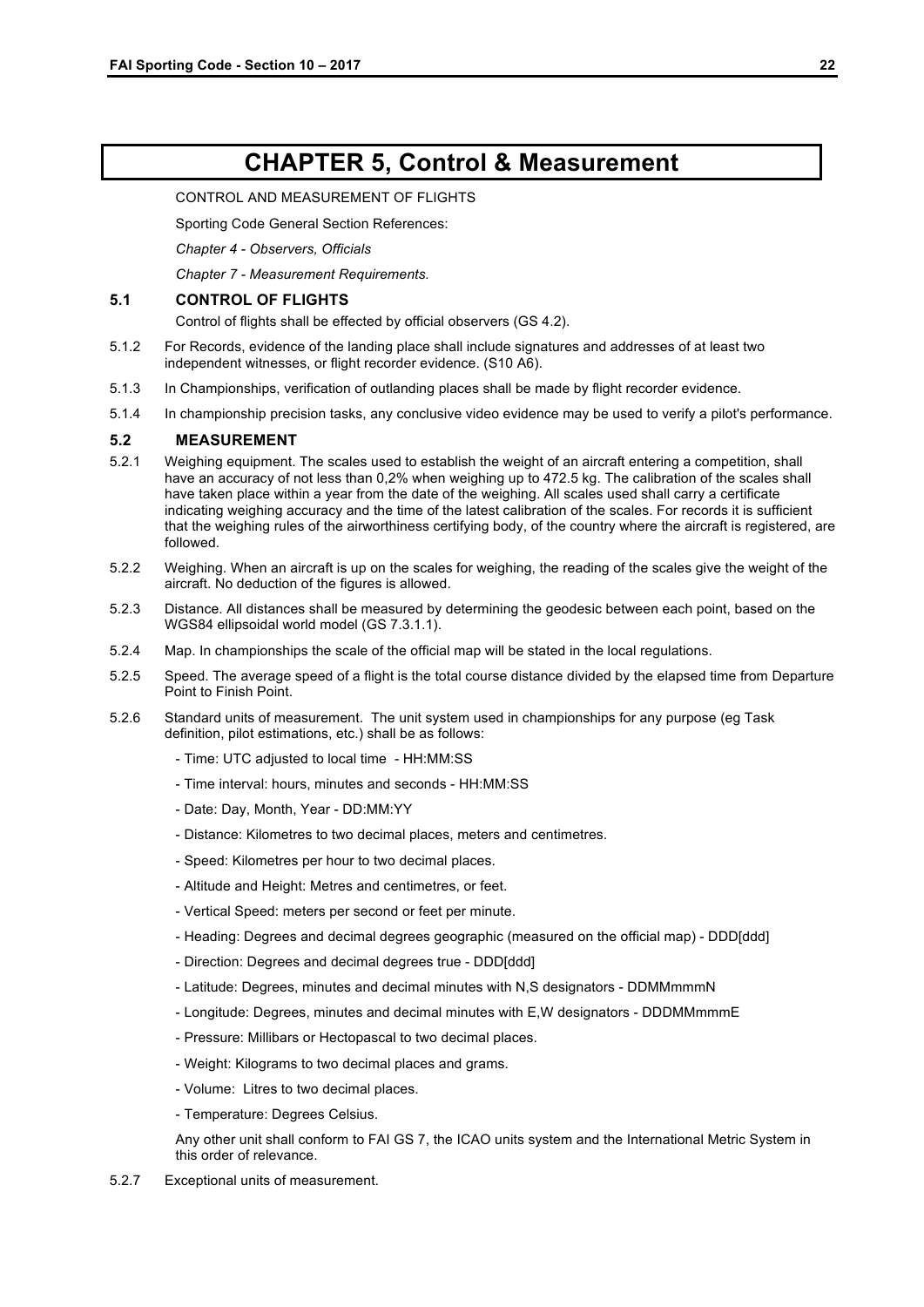Timed precision tasks in championships shall be rounded down to an accuracy of 1/10th of a second if manual timing is used, or rounded down to an accuracy of 1/100th of a second if an approved electronic timing system is used.

#### **5.3 WEIGHT**

- 5.3.1 The empty weight of the aircraft is its weight ready to fly except for the pilot, fuel and supplementary items.
- 5.3.2 The take-off weight is the weight of the aircraft ready to fly including pilot, fuel and any supplementary equipment.
- 5.3.3 Items included in the empty weight:
	- Flight and engine control instruments and associated equipment including batteries, essential to their operation;
	- Fixed ballast:
	- Canopies, fairings and pilot harness.
- 5.3.4 Supplementary items are items not fixed to the aircraft such as:
	- Cushions, maps, hand held computers, food and drink, extra clothing;
	- Parachute and its activating devices;
	- Barograph or flight recorder;
	- Reserve fuel, lubricants and cooling liquids which are not connected to the motor and which cannot be connected in flight.

#### **5.4 FUEL**

- 5.4.1 The maximum amount of fuel, which may be carried for records, is stated in S10 Chapter 3. Fuel shall be measured by mass, or volume. For Championships, the maximum amount of fuel permitted for limited fuel consumption tasks is 15 kg for aircraft flown solo and 22 kg for aircraft flown with two people, or the equivalent in litres, although lesser amounts may be stated at briefing.
- 5.4.2 The permitted amount of fuel shall be put into the aircraft tank when it is empty.
- 5.4.3 An official observer must control fuelling. In championships this may also be done by a competitor or team leader from a rival team.
- 5.4.4 An official observer must seal the tank. In championships, sealing of tanks is optional if aircraft are moved under supervision of officials directly to the take off place.

#### **5.5 BAROGRAPHS AND FLIGHT RECORDERS**

- 5.5.1 A serviceable barograph or FR (S10 A6) must be used for record flights. They are not required for a record claim based on a task score in a world or continental championship.
- 5.5.2 The barogram or print-out must show that no intermediate landing was made and must generally substantiate the flight.
- 5.5.3 It must not be possible to adjust the recording function of the barograph or FR without this being apparent to the observer.
- 5.5.4 The barograph or FR must be sealed and unsealed only by an official observer. The print-out must be observed.
- 5.5.5 Where no height or altitude performance is involved no barograph calibration is required.
- 5.5.6 Where height or altitude performance is involved, an atmospheric altitude calibration certificate for the barograph or FR is required. It must be dated within the period 24 months prior to the flight to 2 months after the flight and show corrections to the ISA standard atmosphere across the full range of altitude relevant to the performance.

#### **5.6 START AND FINISH GATES**

- 5.6.1 Start and finish lines are gates of maximum 1 km in width and of unlimited height. For championships any dimension or orientation shall be detailed in the local regulations or given at briefing.
- 5.6.2 Slalom start and finish gates shall be between 6m and 12m in width and a maximum of 2m in height. Details shall be included in the Local Regulations.

#### **5.7 GNSS FLIGHT RECORDERS IN CHAMPIONSHIPS**

5.7.1 Only CIMA approved FR's may be used and they must be operated in strict accordance with their approval documents. (S10 A6)